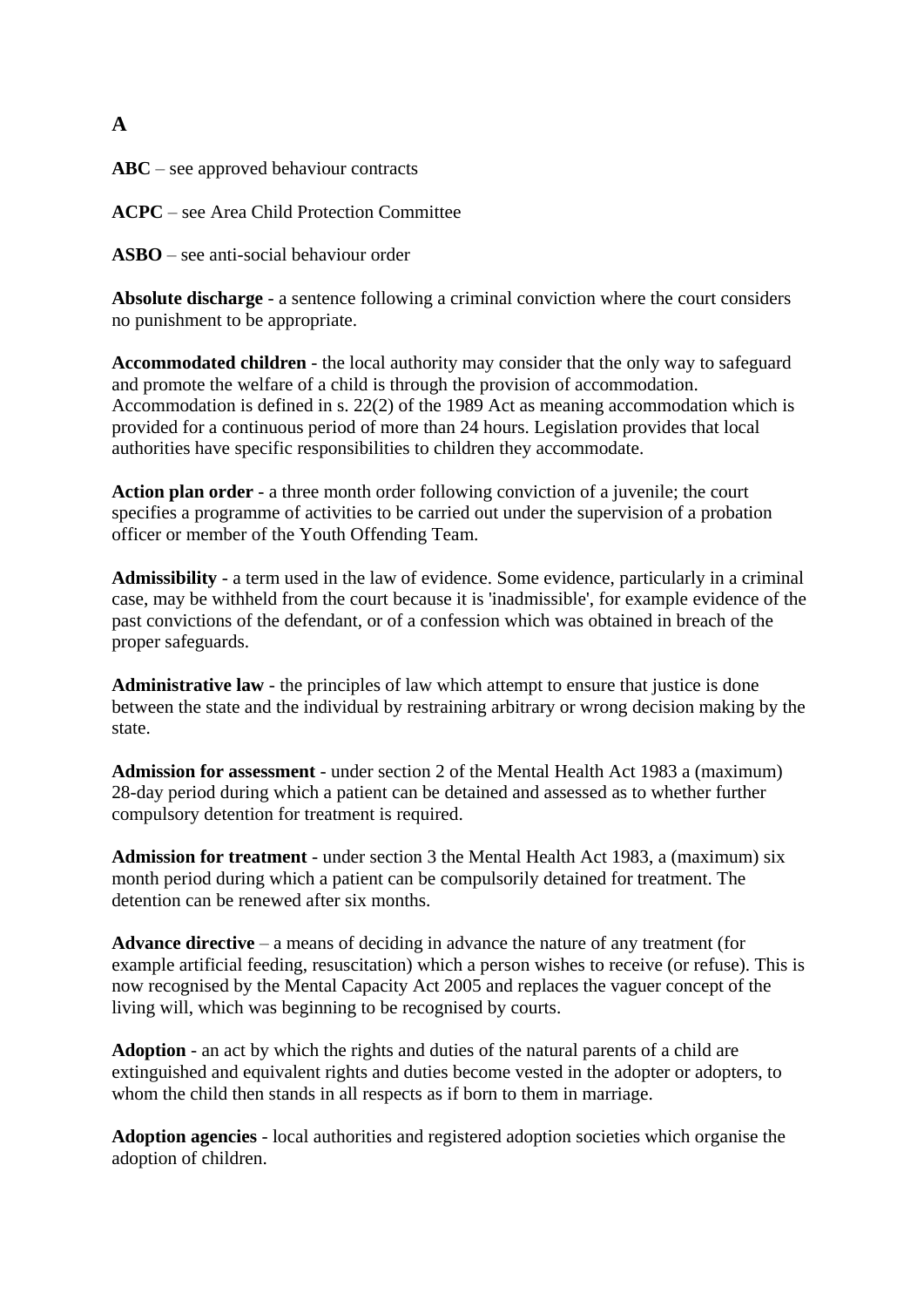**Adoption and Children Act Register** - see s.125 of the Adoption and Children Act 2002. It contains prescribed information about children who are suitable for adoption and prospective adopters who are suitable to adopt a child. The Act puts onto a statutory basis the Adoption and Children Act Register for England and Wales which was launched in August 2001.

**Adopted Children Register** - is a register of adoptions. Entries are made in the Adopted Children Register following adoption orders, or following registrable foreign adoptions.

**Adoption Contact Register** - is a register which contains information about adopted people who wish to make contact with their birth relatives and birth relatives who wish to make contact with adopted people (see s. 80 of the Adoption and Children Act 2002)

**Adoption order** - is the court order which gives effect to an adoption. Section 46 of the Adoption and Children Act 2002 gives parental responsibility for a child to the adopters or adopter on the making of the order which also extinguishes any other person's parental responsibility.

**Adoption Service** - the services run by local authorities to support adoption. There is a statutory duty under s.3 of the Adoption and Children Act 2002 to maintain this service.

**Adoption support services** - are defined in s.2 of the Adoption and Children Act 2002 to include counselling, advice and information and any other services prescribed by regulations including financial support as part of adoption support services.

**Adoption and Children Act 2002** - received Royal Assent on 7th November 2002. It is an act which modernises and regulates the adoption of children and introduces a new form of long-term court order – the special guardianship order. It substantially repeals the Adoption Act 1976.

**After-care (under supervision)** - a patient detained for treatment under s. 3 of the Mental Health Act 1983 must be provided with after-care on release from hospital under a plan agreed between social services and the hospital – s.117 of the Mental Health Act 1983; as a condition of release a supervision requirement may be imposed. See also supervised community treatment order.

**Age of responsibility** – children under 10 (it is higher in most other European countries) are considered capable of committing a crime at this age, and can be prosecuted.

**Agent of social change** - someone seeking to make life better for the service user. This is often the motivation behind the decision to become a social worker.

**Agent of statutory control** - a statutory relationship in relation to the service user. This refers to the role of the social worker when they are required to use statutory powers to protect the service user.

**Anti-social behaviour** - for the purpose of local authorities and the police applying for an Anti-Social Behaviour Order, the Crime and Disorder Act, 1998 formally defines anti-social behaviour as acting *"*in a manner that caused or was likely to cause harassment, alarm or distress to one or more persons not of the same household as [the defendant]."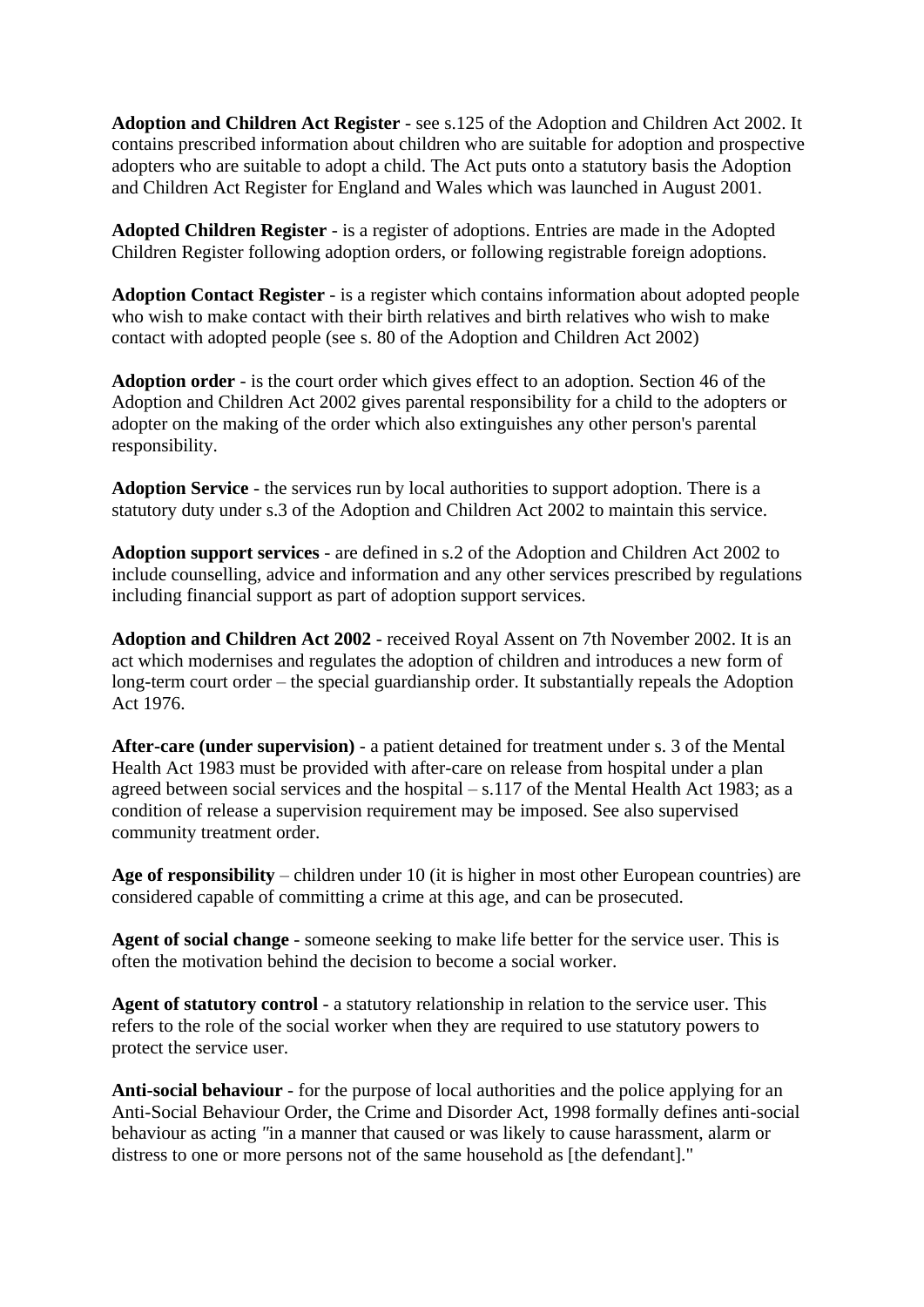**Anti-social behaviour orders (ASBO)** - are orders provided for in s. 1 of the Crime and Disorder Act 1998 and designed to control anti-social behaviour.

**Appeals Service Tribunals** - the Appeals Service was formally launched on 3rd April 2000. The Service arranges and hears tribunal appeals on decisions on: Social Security; Child Support; Housing Benefit; Council Tax Benefit; Vaccine Damage; Tax Credit; and Compensation Recovery.

**Appellant** - someone who is appealing against a court decision.

**Appellate structure** - a description of the court structure in England and Wales which indicates that our court system works through an ability of individual litigants to appeal decisions to higher courts.

**Appropriate adult** - a person who must be called to be present at a police station interview of a vulnerable suspect.

**Approved behaviour contract (ABCs)** - are promoted by the Home Office to improve community safety. ABCs typically involve local authorities targeting disruptive young people and drawing up explicit behaviour contracts designed to improve their conduct.

**Approved Mental Capacity Professional -** AMCP - a new role introduced by the Mental Capacity Amendment Act 2019.AMCPs are practitioners – mostly social workers – with specialist training in the Mental Capacity Act. Their role is to provide an independent check, known as a pre-authorisation review, on whether the conditions for a deprivation of liberty under LPS have been met.

**Approved mental health professional (AMPH)** – AMHPs are mental health professionals who have been approved by a local social services authority to carry out certain duties under the Mental Health Act 1983 as a result of amendments brought in in 2007. Prior to this the role was known as Approved Social Worker or ASW. The amendment to the Act broadened who could undertake the role beyond social workers to other registered Mental Health Professionals such as Nurses and Occupational Therapists who underwent specific training.

**Approved social worker** - a social worker employed by a local authority social services department who is called on to take part in decisions on admission and discharge from hospital and guardianship under the Mental Health Act. From October 2008 the role became that of approved mental health professional (AMPH) and was opened to other care professions e.g. nurses.

**Area Child Protection Committee** - is an inter-agency forum for agreeing how the different services and professional groups should cooperate to safeguard children in their area, and for making sure that arrangements work effectively. It has been replaced by the Local Safeguarding Children Board.

**Assessment Framework** - see Framework for the Assessment of Children in Need and Their Families.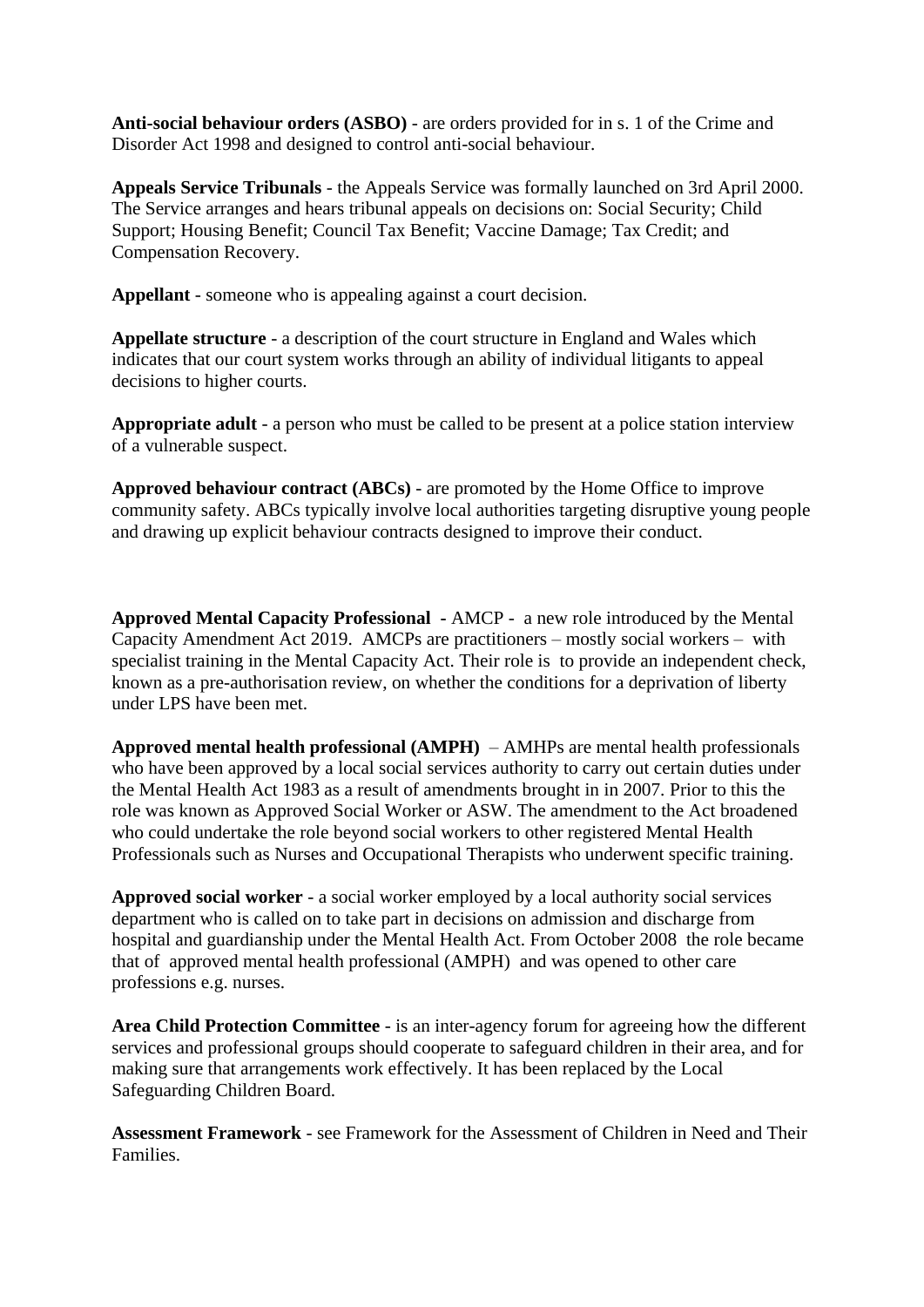**Associated persons** - in order to get an order against someone under part IV of the Family Law Act (domestic violence) it is necessary that an applicant is associated with that person. Associated persons are defined under s.62 of the Family Law Act and include spouse or a 'cohabitant', a former spouse or former cohabitant, a relative, a man and a woman linked by being parents of the same child or having parental responsibility for the same child, a person who shares a household (but not as a lodger or tenant), and people who have agreed to marry each other (whether or not that agreement has been terminated).

**At-risk register** - see Child protection register.

**Attendance centre order** - a criminal punishment requiring a convicted person to attend on a regular basis at a specified place for a total of up to 24 hours (36 if 16 or over).

[Back to top]

# **B**

**Balance of probabilities** - a term used in evidence to identify who has to prove what for a court to make a decision. Proof on the balance of probabilities means that one side's evidence is at least marginally more credible on the issues that are relevant than the other side's evidence.

**Best interest assessments –** procedures used to decide what is in the best interests of someone who lacks capacity particularly in relation to any deprivation of liberty

**Bill** - a parliamentary bill is a piece of draft legislation which requires the scrutiny of parliament and royal assent before it becomes an Act.

**Bind over** - a criminal court can bind over any person who appears before it. It is a requirement to be of good behaviour for a specified period, failing which the court can extract a financial penalty. It is normal for parents of convicted children to be made subject to a bind over in relation to their child's future behaviour.

**Bournewood (gap)** – the situation where a person goes into a hospital as an informal patient and then lacks the capacity to discharge themselves. Patient's carers had to battle all the way to the European Court of Human Rights to get principle established that this is detention and legal process is required.

**Burden of proof** - in any court or tribunal proceeding one party has the burden (task) of providing a particular disputed fact. If evidence on that fact is so evenly balanced that the court cannot decide, the party with the burden of proof loses on that issue, as they have not discharged the burden of proof.

[**Back** to top]

**C** 

**CAFCASS** – see Children and Family Court Advisory and Support Service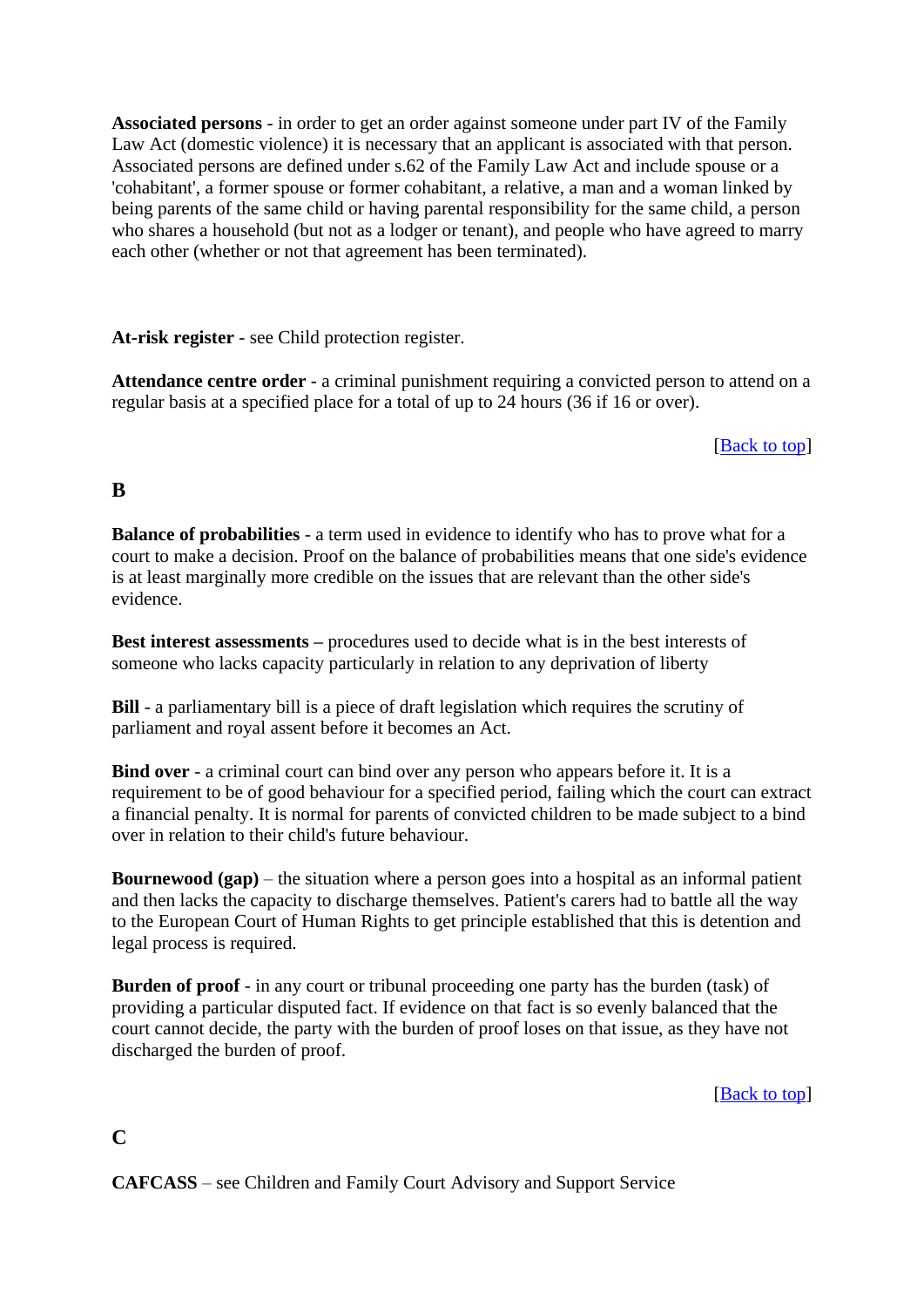**Caldicott guardians** - derives from the Caldicott review of personally identifiable information in 1997 which recommended that "guardians" of personal information be created to safeguard and govern the uses made of confidential information within NHS organizations. The Caldicott approach has been extended by the government to councils with social services responsibilities who were required to appoint a Caldicott Guardian by 1st April 2002.

**Capacity** - someone has legal capacity if they are able to take in, retain and use information to make an informed decision. Different criteria apply to children.

**Care Act 2014 –** The Care Act 2014, which received Royal Assent on 14 May 2014, replaces a multitude of overlapping and complex statutes with a single statute to regulate the provision of adult social care. The purpose of the Act is to consolidate and modernize care and support law. It puts into legislative form an important policy shift: the move from adult social care as a provision-centred service to adult social care as a person-centred service. In other words, the law now supports the approach that requires local authorities to meet individual needs rather than provide standardized services.

**Care Order** - a long-term order under s.33 of the Children Act 1989 which commits the child to the care of the local authority. It provides extensive powers to local authorities but requires evidence which demonstrates to the court that that a child is suffering, or likely to suffer significant harm and that the harm or likelihood of harm is attributable to a lack of adequate parental care or control.

**Care programme approach** – an approach to mental health service provision which requires providers to draw up a coherent programme of services for the service user.

**Care Plan** – when any application is made upon which a care order might be made, the local authority must prepare and submit to the court a section 31A care plan. The care plan must conform to the guidance set out in LAC 29/1999.

**Care Quality Commission** – the independent regulator of health and social care

**Care Standards Act 2000** - an Act which establishes the National Care Standards Commission and provides for the registration and regulation of a number of institutional care settings. It also provides for a Children's Commissioner for Wales.

**Care Standards Tribunal** - is the operational name given to the tribunal that handles appeals provided for under the Care Standards Act 2000. However in law it is the tribunal that was set up under the Protection of Children Act 1999. The 1999 Act provides for a Tribunal to hear appeals against decisions of the Secretary of State for Health to include the names of individuals on the list of those considered unsuitable to work with children. The 1999 Act also provides for the Tribunal to hear appeals in respect of decision of the Secretary of State for Education and Skills to restrict or bar a person's employment in schools. The Care Standards Act confers additional functions on the Tribunal including appeals in respect of the registration of care home and children's homes. In future (when the relevant statutory provisions are enacted) it will hear appeals against decisions of the Secretary of State for Health in respect of decisions to include the names of individuals on the list of those considered suitable to work with vulnerable adults and appeals against decisions of the General Social Care Council in England and the Care Council for Wales in respect of the registration of social workers and social care workers.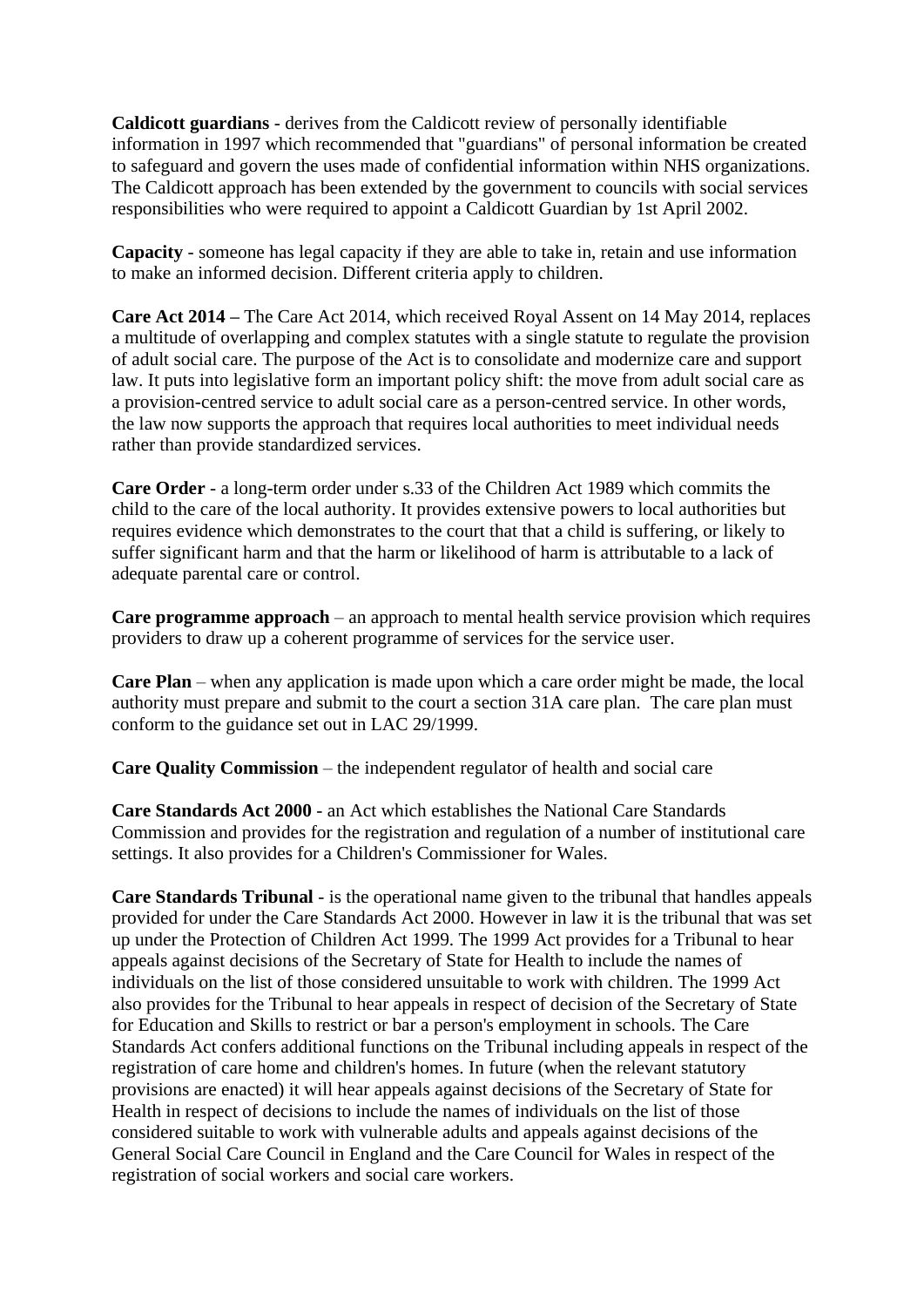**Caution** - before questioning a suspect the police must administer a caution, which explains the suspect's rights not to answer questions and, normally, the consequences at any later trial of not answering the questions now.

**Chambers hearings** - are hearings in private. (But rarely in the judge's private chambers from which the term derives; most chambers do not have the room to take all the people who will be involved in the hearing.) There are no press present and unnecessary formalities such the wearing of wigs are not required.

**Child Assessment Order** - a short-term order (maximum 7 days) under s.43 of the Children Act 1989 which provides for the compulsory assessment of the child's state of health and development.

**Child recovery order** - s.49 of the Children Act 1989.

**Child protection conference** - is the basic instrument of the case by case child protection system. It has a double purpose: (i) to make judgments about the likelihood of a child suffering significant harm in the future; and (ii) to decide whether future action is needed to safeguard the child and promote his or her welfare, how that action will be taken forward and with what intended consequences. It is at the child protection conference that the investigative process and the planning process for children coincide. It is often called a case conference by children services authority social workers.

**Child protection register** - a management tool that records the fact that a child has been or is suspected of being abused or is believed to be at risk of being abused. It should serve to 'ring alarm bells' when a professional faced with a new situation of proved or suspected child abuse consults the register on a later occasion. It is being phased out as a result of the implementation of child care plans for each child and the creation of the children's database, contact point.

**Child protection plan** - is produced by the child protection conference with the aim of identifying risks of significant harm to the child and ways in which the child can be protected. It should establish short-term and longer-term aims and objectives that are clearly linked to reducing the risk of harm to the child and promoting the child's welfare.

**Child safety orders** - these are orders available under s.11 of the Crime and Disorder Act 1998 to control and protect children under the age of ten. The grounds for the order include behaviour that would be criminal but for the child's age. It is the local authority with social services responsibility which has to apply for the order.

**Children Act 1989** - the Children Act 1989 came into force in England and Wales in 1991. It provides the legal basis for most proceedings relating to children. The aim of the Children Act was to simplify the law relating to children, making it more consistent and more flexible, and to make the law more appropriate by making it child centred.

**Children Act 2004** - this Act was passed following the Laming Report and the Green Paper '*Every Child Matters*'. It creates a duty for children's services authorities in England and Wales to make arrangements to promote co-operation between the authority and its relevant partners and other bodies which exercise functions in relation to children. It also creates the Children's Commissioner for England and Local Safeguarding Children Boards.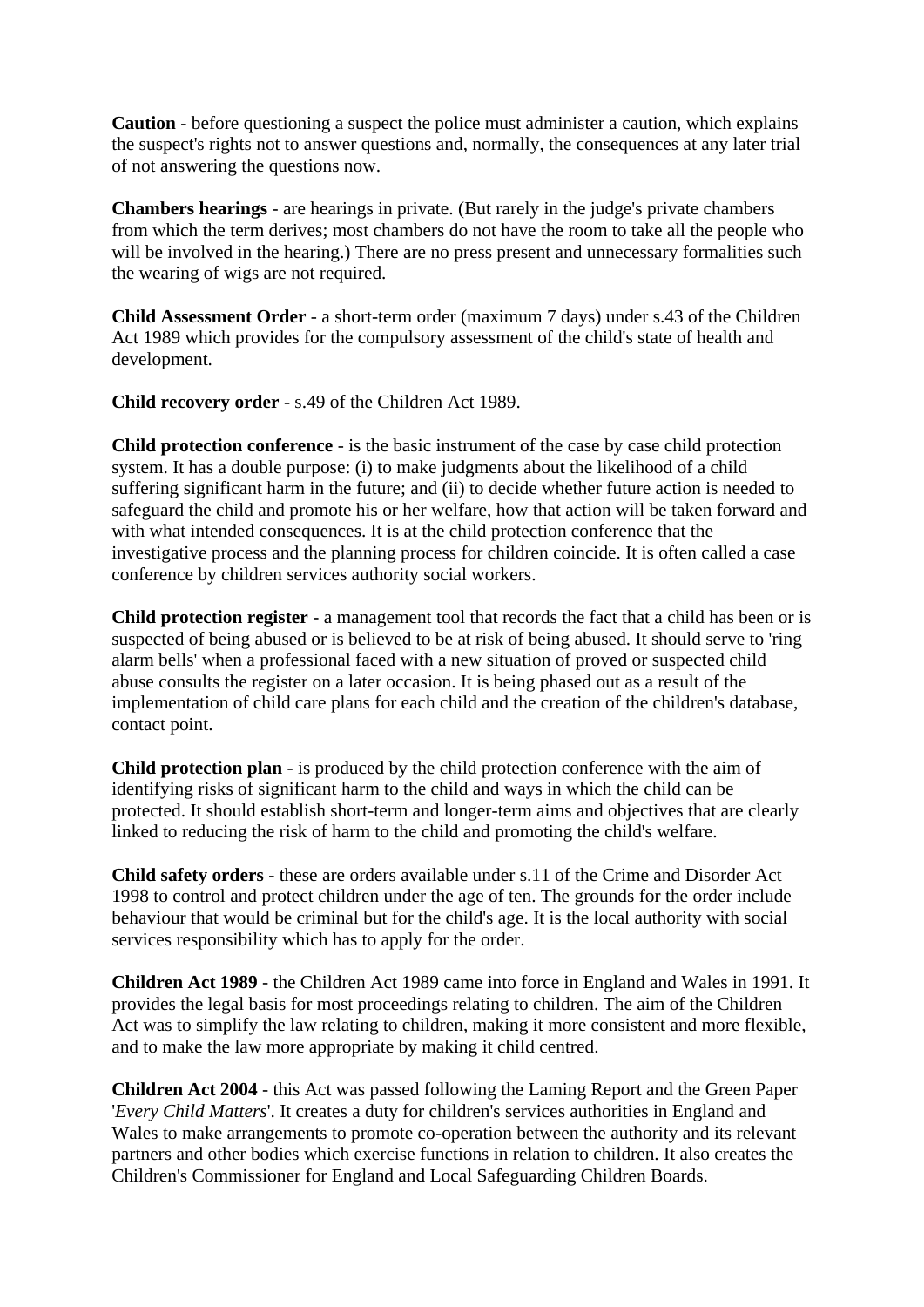**Children and Family Court Advisory and Support Service** - was established in April 2001 as a non-departmental government body. The principal functions of CAFCASS are set out in the Criminal Justice and Court Services Act 2000. These are in respect of family proceedings in which the welfare of children is or may be in question to:

- Safeguard and promote the welfare of children:
- Give advice to any court about an application made to it in such proceedings
- Make provision for children to be represented in such proceedings;
- Provide information, advice and other support for children and families

CAFCASS is a core member of Local Safeguarding Boards.

**Children and Young People's Plans** - section 17 of the Children Act 2004 imposes a duty on children's services authorities to plan for the provision of services for children. It is linked to the duty to co-operate which is the subject of section 10 of that Act. Regulations will make provision for the content, timescale, publication and review of the plan and what consultation should be undertaken in its preparation. The Government intends the CYPP to be based on the five outcomes for children and to contain a statement of local vision for children and young people, key outcomes, a strategic analysis, actions (with timescales), references to joint planning with key partners, performance management and review of children's services, and to outline the consultation undertaken in its preparation. The authority will have to publish the CYPP and to review it annually.

**Children's Commissioner for England** - a role created by the Children Act 2004. It includes the promotion and safeguarding of the rights and interests of children (and certain groups of vulnerable young adults) in England.

**Children's Commissioner for Wales** - is an independent body which has the role of ensuring that the rights of children and young people are upheld. It was set up following a recommendation in *Lost in Care*, the report of the Waterhouse Tribunal which looked into the abuse of children in care in the former county council areas of Gwynedd and Clwyd. The office of the Children's Commissioner for Wales was established under the Care Standards Act 2000.

**Children's Guardian** - rules of court set out the functions of the Children's guardian. The way in which the guardian works is by a process of investigation involving interviewing the local authority personnel, the child, the parents, relatives and any other persons the guardian considers relevant. The guardian then prepares a report stating what the guardian considers to be in the best interest of the child's welfare. This report must be made available to all parties to the proceedings in advance of the final hearing.

**Children (Leaving Care) Act 2000** - the Act's main purpose is to help young people who have been looked after by a local authority move from care into living independently. To do this it amends the Children Act (c.41) to place a duty on local authorities to assess and meet need.

**Children in need** - there is a general duty in s.17 of the Children Act 1989 to safeguard and promote the welfare of children within their area who are in need. The definition of children in need is set out in s.17 (10) of the Act.

(10) For the purposes of this Part a child shall be taken to be in need if -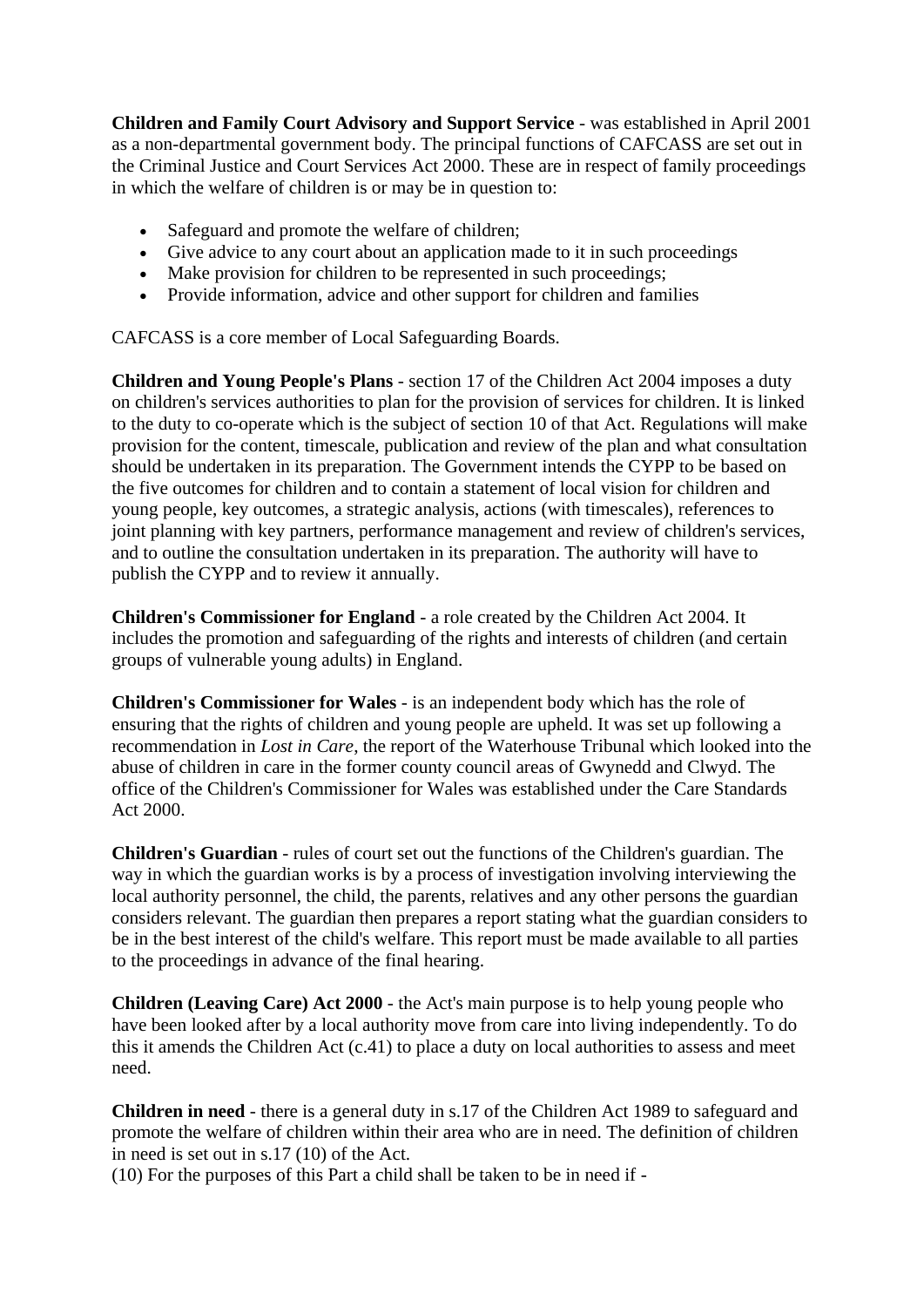(a) he is unlikely to achieve or maintain, or to have the opportunity of achieving or maintaining, a reasonable standard of health or development without the provision for him of services by a local authority under this Part;

(b) his health or development is likely to be significantly impaired, or further impaired, without the provision for him of such services; or

(c) he is disabled, and 'family', in relation to such a child, includes any person who has parental responsibility for the child and any other person with whom he has been living; Having established that the child is in need, the local authority has the power to provide the appropriate services. These services are set out in Part 3 of the Children Act and in Schedule 2 to the Act.

**Children's National Service Framework** - is a project which will set national standards across the National Health Service and social services for children and is a priority project for the Children's Taskforce.

**Children's Rights Director** - is an office set up as part of the Care Standards Commission. The office has a range of specific responsibilities in terms of children's rights which are set out in the National Care Standards Children's Rights Director Regulations 2002.

**Children's Services Authorities** – local government bodies which owe duties to safeguard and protect the welfare of children in their area under the Children Act 1989 and the Children Act 2004. They include county councils; metropolitan district councils; London Borough Councils.

**Children's Taskforce** - is an interdisciplinary team set up by the Department of Health in November 2000 to take forward the National Health Service National plan with respect to its implications for children. Its mission is "to improve the lives and health of children through the delivery of needs-led, integrated effective and evidence based services."

**Children's Trusts** - a Children's Trust is a model of partnership provision of social, health and education services for children which provides a framework for organisations to join together in local partnership where this would assist them to commission and, where relevant, directly provide services for children. It is designed to help in particular those children with a combination of health, educational and social care needs. It does not have a statutory basis.

**Civil courts** - are where people can gain remedies for injustices "proved on the balance of probabilities". The parties to the proceedings are the claimant - the person who is claiming their rights, and the defendant.

**Claimant** - someone who issues a claim in the civil courts.

**Client** - a customer of professional services.

**Code C** - under the Police and Criminal Evidence Act the police must abide by the requirements set out in Code C, the Code on Detention Treatment and Questioning. It sets out minimum standards of treatment, the role of the appropriate adult, and the limits and purpose of the questioning.

**Committal** - criminal cases start in the magistrates' courts (which include the youth court). These courts can commit a defendant for trial, or if convicted, for sentence, to the Crown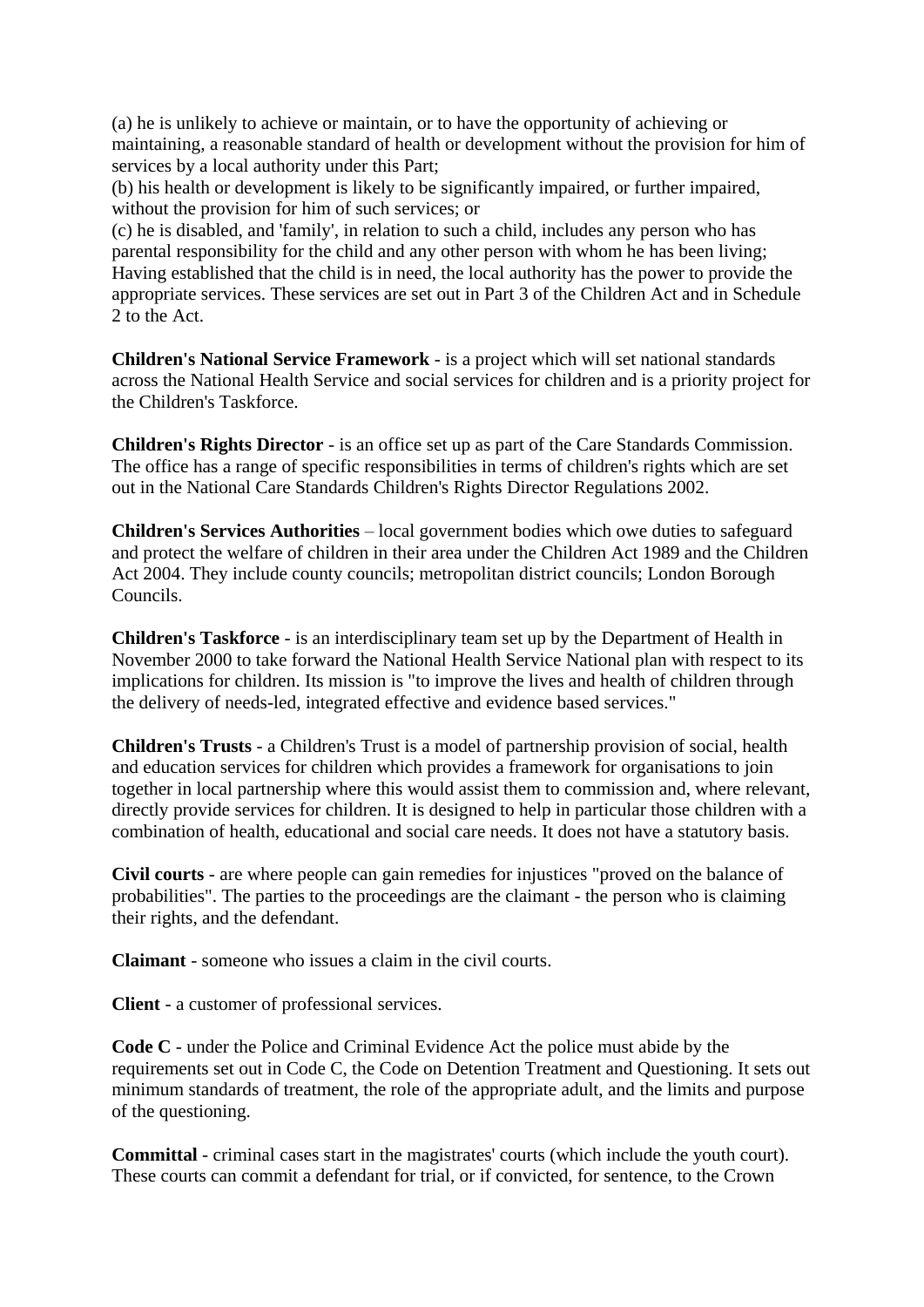Court if the offence is an either way offence and the magistrates or youth court believes the Crown Court sentencing powers would be required to deal with this matter, or the case is so difficult that it ought to be tried before a judge and jury (adult defendants only, unless tried together with a juvenile).

**Committal application** - an application to commit a defendant to custody or prison.

**Common law** - a system of law which derives from judicial decisions as opposed to statutory authority.

**Common law duty of care** - some people have a legal responsibility under the common law towards other people and if they act carelessly in discharging that responsibility then the law will hold them responsible for the consequences.

**Community order** – a sentence for offenders age 16 upwards, which can have various requirements attached (e.g. curfew, activities, drug testing). Replaces community punishment order, combination order, attendance centre order etc.

**Community rehabilitation order** - formerly probation; available for a convicted child of at least 16.

**Community sentence** - a type of sentence which is designed to both punish and rehabilitate. Examples include community punishment order, action plan order, supervision, or referral order.

**Complaints** - local councils are required to have formal procedures to deal with complaints under the *National Health Service and Community Care Act 1990* and the *Children Act 1989*.

**Conditional discharge** - following a criminal conviction a court may decide that no punishment is now appropriate, but to persuade the offender to avoid further offending, the condition of the discharge is that she or he could be punished for this offence if they are convicted of a further offence during a specified period of up to three years.

**Confession** - evidence of what people say outside the witness box, if used at trial, is generally called hearsay, and is not admissible unless a specified exception can be identified. Confessions are a form of out of court statement by the defendant in a criminal trial, and are admissible as part of the evidence against the defendant as an exception to the hearsay rule, so long as the circumstances in which the confession was obtained meet the requirements of the Police and Criminal Evidence Act.

**Confidentiality** - a social worker (in common with all professionals) owes a duty of confidentiality to the service user and should not disclose confidential information without permission. However the duty is not absolute and can be breached in circumstances where it is in the public interest to do so.

**Consent** - lawful consent to a course of action, for instance medical treatment, has three qualities. First the person must have the capacity or competence to consent, second they must have sufficient information to enable them to give informed consent, and third it must have been given voluntarily.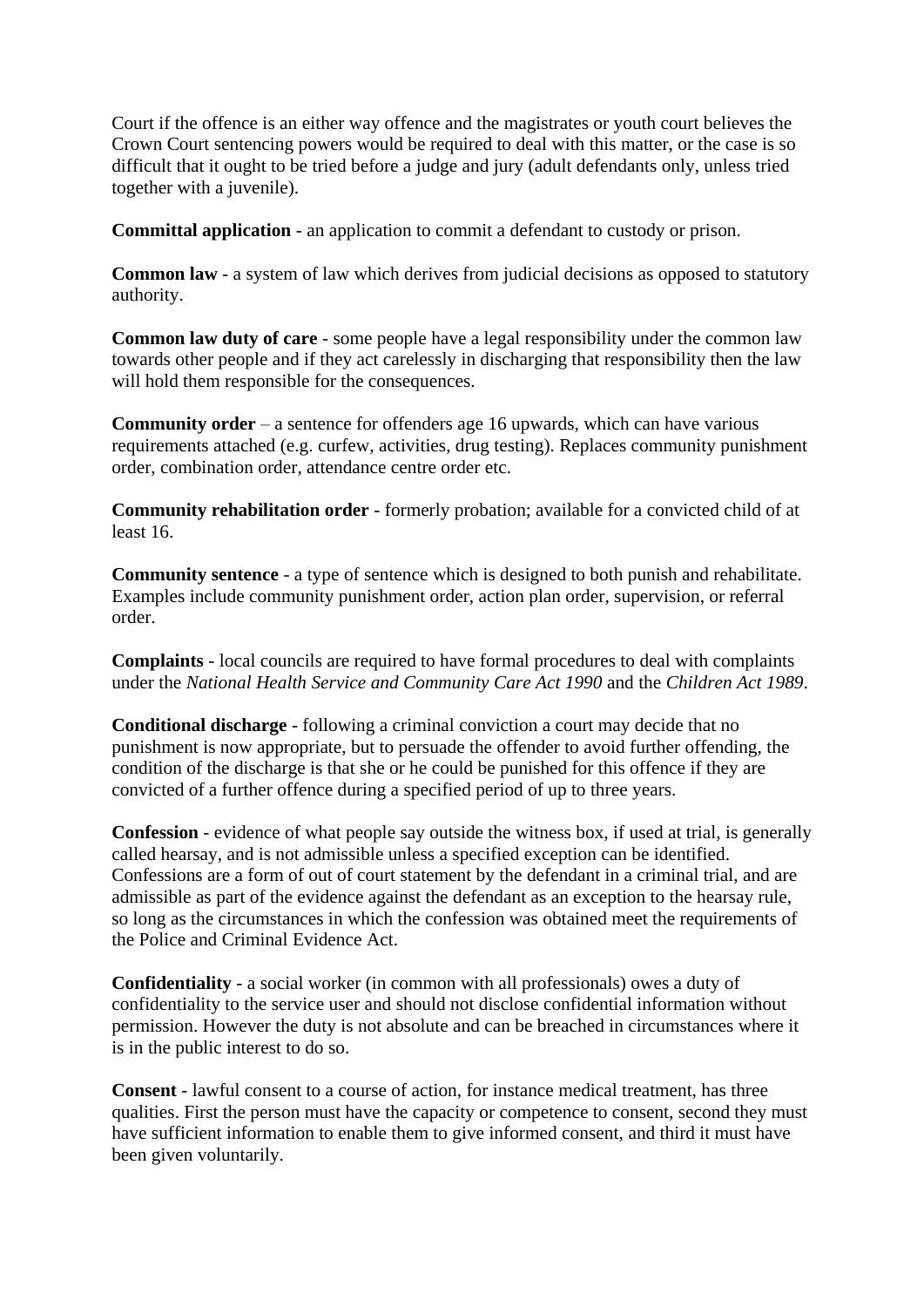**Contact order** - a private law children order under s.8 of the Children Act 1989, specifying the contact arrangements between the child and specified others.

**Contact Point** – the name of the information database on children set up by the Children Act 2004 and due to be implemented in 2008.

**Contempt of court** - if someone breaks a court order, such as an injunction, they are acting in contempt of court and can be imprisoned.

**Convention adoption orders** - are defined in the Adoption and Children Act 2002 as adoptions order made by virtue of regulations made under section 1 of the 1999 Act. What this means is that Convention adoption orders are regulated by the Hague Convention.

**Core Assessment** – an in-depth assessment of the needs of the child and the capacity of others to respond to those needs.

**Coronavirus Act 2020** – wide ranging emergency legislation that provides for relaxations of key duties under various pieces of legislation in order to help public bodies respond to the pandemic.

**Court of Protection** - a Court set up under the Mental Health Act 1983 which is responsible for administering the financial affairs of a person who lacks the capacity to regulate their own affairs and for whom an Enduring Power of Attorney has not been made. It is the Court which has jurisdiction relating to the Mental Capacity Act 2005.

**Court rules and Practice Directions** - are judge made law which govern the day to day practice of litigation. These rules which are drafted by *the Rule Committee* are essential to the implementation of legislation. The Rule Committee is a committee of judges with legislative authority.

**Covenant of quiet enjoyment** - is implied by law into every tenancy. What this means is that the landlord makes a legally binding promise that the tenant's lawful possession of land will not be substantially interfered with by the landlord. In practical terms, therefore, the landlord cannot go into the tenant's home without permission, he cannot send the tenant threatening letters, neither should he stop the tenant using the premises as he wishes. The covenant is particularly useful in the context of harassment and illegal eviction.

**Crime and Disorder Act 1998** - introduced a range of quasi-criminal orders, aimed at tackling bad behaviour in order to benefit the community, but not actually taking the form of a criminal prosecution. The Act also contains a range of strategic duties for local authorities working in partnership with other key organisations to reduce the level of crime and disorder in their areas.

**Crime and Disorder Reduction Partnerships** – the 1998 Crime and Disorder Act established partnerships between the police, local authorities, probation service, health authorities, the voluntary sector, and local residents and businesses to work together to reduce crime and disorder in their area by establishing the levels of crime and disorder problems in their area and devising a strategy to tackle those priority problems.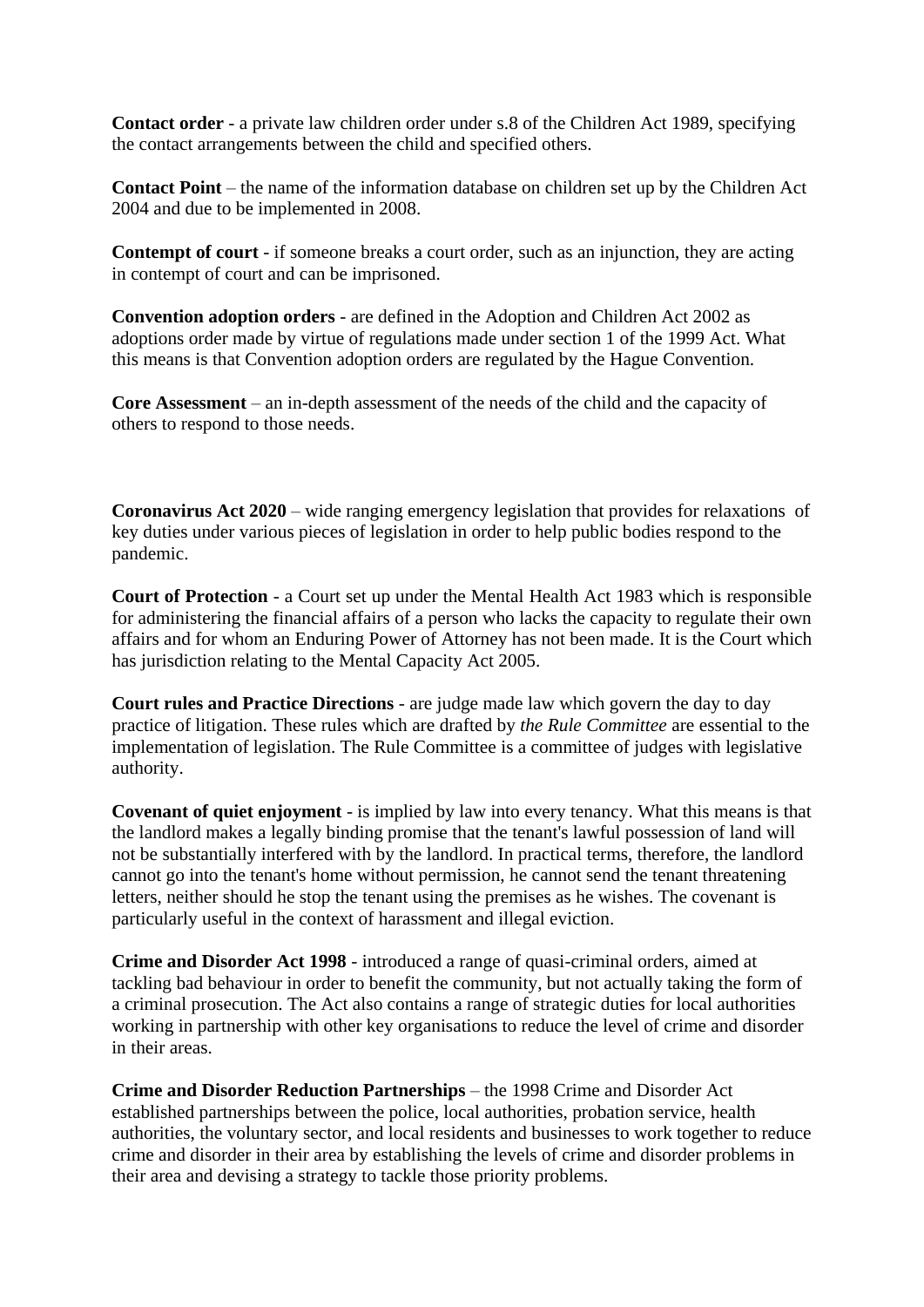**Criminal courts** - are where the state prosecutes offences and courts impose penalties on those convicted. People can only be convicted where the evidence points to guilt "beyond reasonable doubt". The parties to proceedings are the prosecution and the defence.

**Criminal Justice Act 2003** - contained controversial measures, including the reform of the ancient protection of the rule against double jeopardy and allowing juries to hear of a defendant's previous convictions and ending the right in many cases to trial by jury. Also reformed sentencing procedures.

**Cross examination** – see examination in chief

**Crown Court** - is where serious criminal cases are heard before a judge and jury following committal from the magistrates' court.

**Crown Prosecution Service** - advises the police on possible prosecutions and takes over prosecutions begun by police. It is responsible for the preparation of cases for court and for their presentation at court. It works in partnership with the police, the courts and other agencies throughout the criminal justice system. The role of the Crown Prosecution Service is to prosecute cases firmly, fairly and effectively when there is sufficient evidence to provide a realistic prospect of conviction and when it is in the public interest to do so.

**Curfew order** - this can arise in a number of ways. A curfew can be a condition of granting bail (though it is not then called a curfew order). It is a form of community punishment available for juveniles aged 16 upwards following a conviction. Curfews can also be imposed under local child curfew schemes in a particular locality by the Home Secretary at the request of a local authority under powers contained in s14 of the Crime and Disorder Act 1998. Curfew can also be part of a supervision order imposed following a criminal conviction.

**Custody record** - police must open this record for any person detained or volunteering for questioning at a police station in relation to a suspected criminal offence; the record contains a chronology of the treatment of the suspect while at the police station.

### [Back to top]

# **D**

**Data controllers** - are people, including organisations, who decide how and why personal data are processed. The Data Protection Act 2018 and GDPR imposes specific responsibilities upon data controllers.

**Data Protection Act 2018 (DPA)** - provides the legal framework for the protection of personal data. The explanatory notes to the Act say that it 'sets new standards for protecting personal data, in accordance with recent EU data protection laws, giving people more control over use of their data. The Act also helps prepare the UK for a future outside the EU.

**Data subjects** - are individuals whose data are held by authorities. They must be told the identity of the data controller and the purposes for which their data are to be processed. Individuals should also be made aware of any additional purposes for which their data may be used.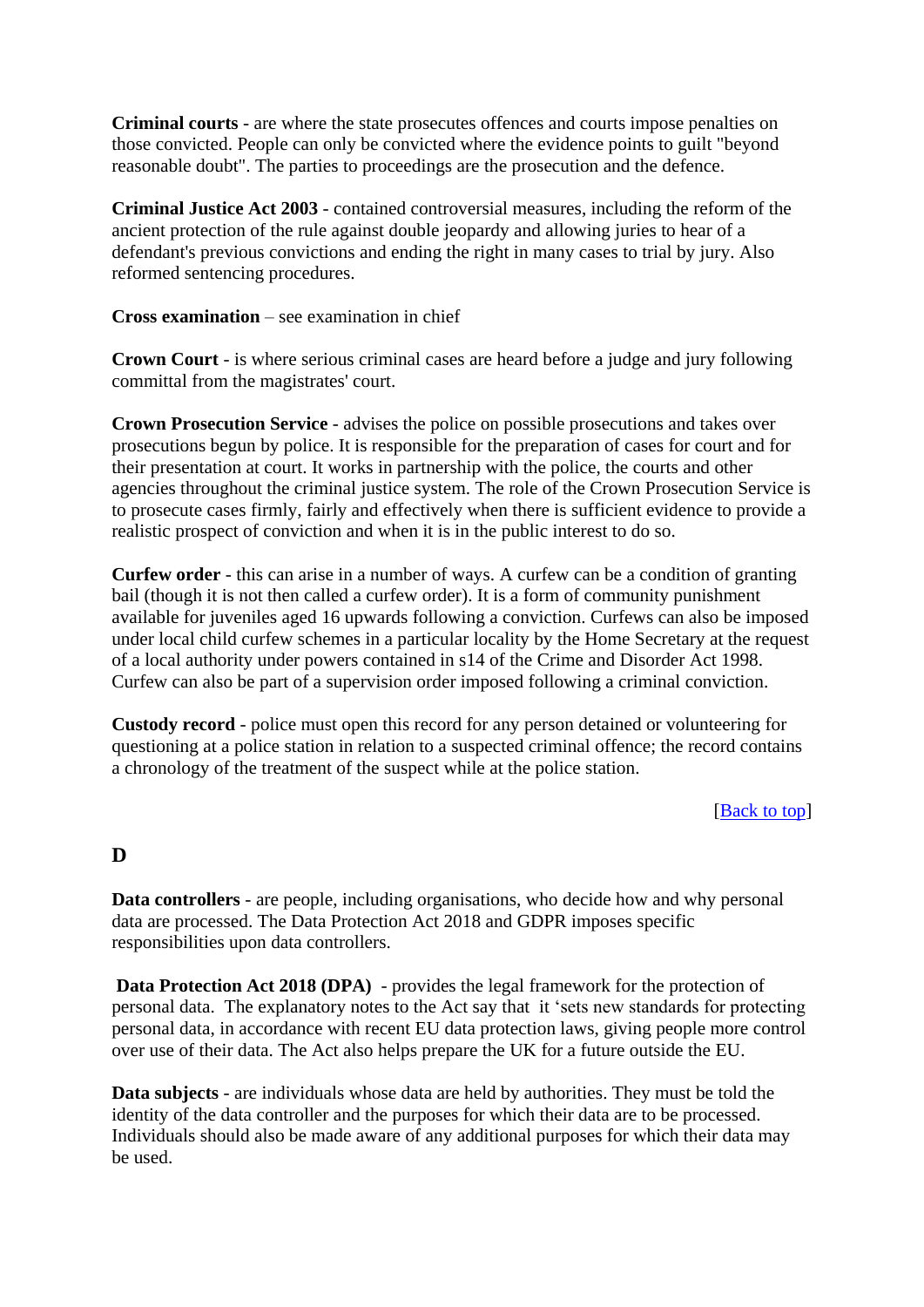**Declaration of incompatibility** - whilst the courts cannot quash primary legislation under the Human Rights Act 1998 they can declare that provisions of a statute are incompatible with the Human Rights Act.

**Defendant** - a party to court proceedings who is defending him or herself against those proceedings.

**Delegated legislation** - as its name implies, gives the power to some person or body to pass legislation that has the same effect as if it had been passed by Parliament through its normal process of legislation. For the delegated legislation to come into force, normally it must be 'laid before Parliament'. This requires a copy of the proposed delegated legislation to be placed (or laid) in the House of Commons and the House of Lords for a specified number of days. After that the legislation comes into force. It may require a vote without a debate, or the alternative form is where it comes into effect by 'negative resolution'. This means that it will come into force unless sufficient members of Parliament put their names down so as to require a vote to be taken.

**Deprivation of Liberty Safeguards – DOLS –** extra safeguards introduced as an amendment to the Mental Capacity Act 2005 following litigation in the European Court of Human Rights in connection to what is described as the Bournewood Gap. They are designed to ensure that someone who lacks capacity is only deprived of their liberty if it is in their best interests to do so. Care homes and hospitals can only do this if they receive authorisation from a local authority to do so. The statutory scheme has been reformed via the Mental Capacity (Amendment) Act 2019 and the new regime of Liberty Protection Standards will be finalised during 2022. DOLS will run alongside LPS

**Derogation** – the UK is committed by treaty to the European Convention on Human Rights and Fundamental Freedoms, but under the treaty a government can derogate from (declare itself not bound by) certain of the articles. The decision to derogate is reviewable by the UK courts and can be declared unlawful.

**Detention and training order** - a form of custodial sentence for young offenders in which the first half of the sentence is served in a young offender institution, a secure training centre or local authority secure accommodation, and the second half under supervision by a probation officer, social worker or other member of the Youth Offending Team.

**Devolution**- in general devolution means the transfer of powers from central government to local units. The particular devolution settlement in the UK is complicated. The Scotland Act 1998 established the Scottish Parliament and the Scottish Executive. The Government of Wales Act 1998 established the National Assembly for Wales. The Northern Ireland Act 1998 established the Northern Ireland Assembly and the Northern Ireland Executive. Devolution means that there will be increasing differences between the four jurisdictions on devolved matters. For instance prescription charges continue to rise in England, in Wales they have been abolished, and in Scotland they have been reduced with the intention of abolition by 2010.

**Dilnot Commission** – set up in 2010 to propose solutions to the funding crisis of adult social care. It reported in 2011. Nothing has happened in response.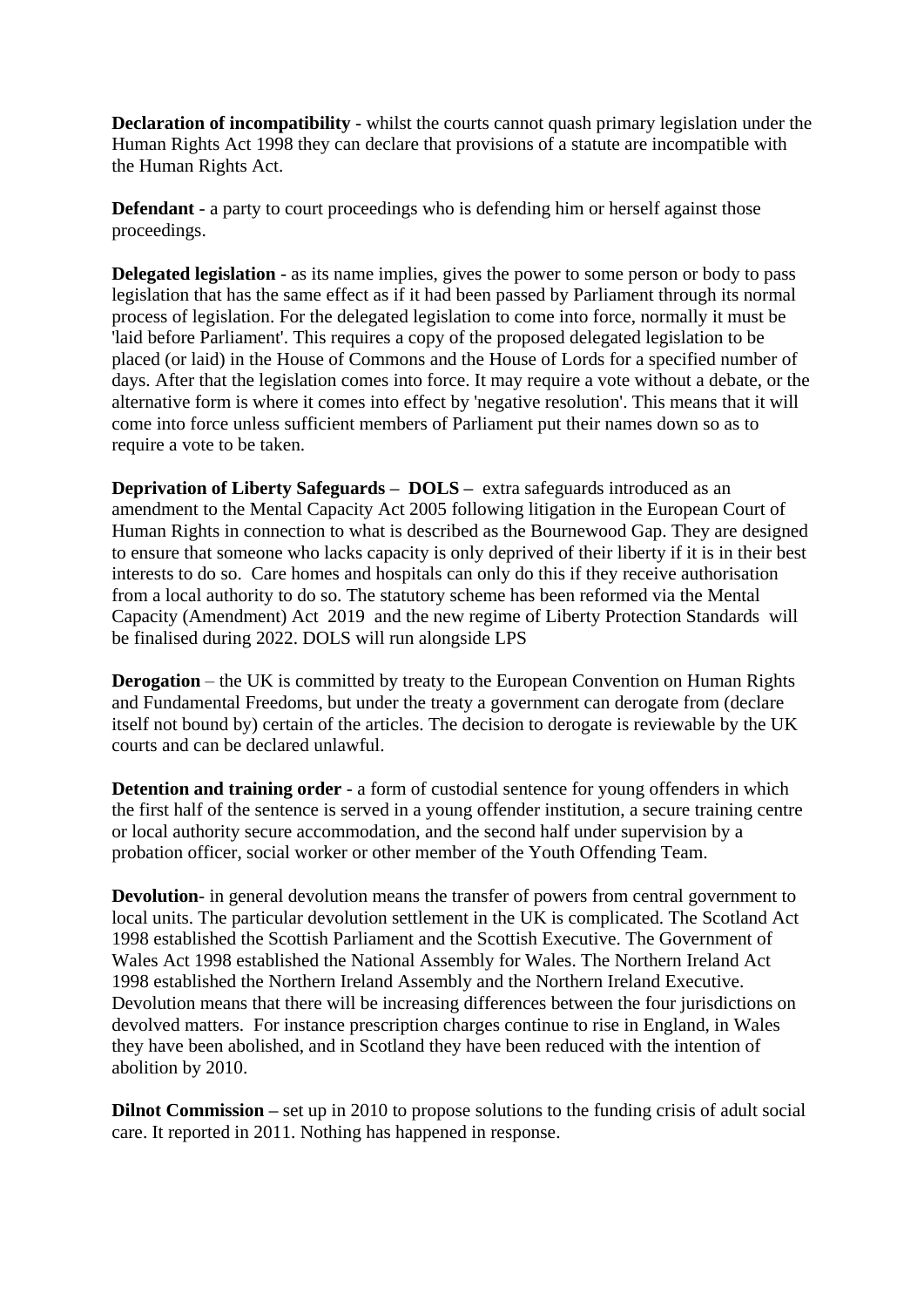**Direct payments** - local authorities are obliged to offer cash equivalent costs to service users to purchase the required service, as an alternative to providing care services. Direct payments are available for most forms of care service, including those to children and families under the Children Act. The service user must agree and be assessed as capable of benefiting from a direct payment.

**Direction Hearing** - a hearing designed to enable the court and the lawyers to decide what procedural matters need to be dealt with. It is a very important stage in the process of managing the case to ensure that the final hearing takes place as quickly as possible, is as short as possible and deals with those points that are actually in dispute.

**Director of Children's Services** – The Children Act 2004 requires local authorities to appoint a director of children's services to be accountable for, as a minimum, the local authority's education and social services functions in so far as they relate to children.

**Disabled facilities grants** - are available from local authorities under Part I of the Housing Grants, Construction and Regeneration Act 1996. Disabled facilities grants can help tenants and owner-occupiers meet the costs of installing an access ramp for wheelchairs, putting in a stair lift, or lowering work tops to make it easier to prepare and cook food.

**Discretionary grounds** - are grounds for possession where the court can decide whether it is reasonable in the circumstances to evict the tenant. This contrasts with mandatory grounds where, if the facts are made out, the court must make an order for possession.

**Documentary evidence** - evidence used in courts comprises oral evidence, (what witnesses say), real evidence (the examination by the court of actual things that are relevant), and documentary evidence – which includes things like computer print outs and videotapes. Documentary evidence often contains hearsay – evidence which really ought to be presented by the person who knows the facts coming into the witness box to testify. However this is becoming less of a problem, even in criminal cases.

**Domestic abuse** - encompasses the use of physical and/or emotional abuse or violence, including undermining of self-confidence, sexual violence or the threat of violence, by a person who is or has been in a close relationship. The Domestic Abuse Bill, once it becomes law will enshrine a very broad statutory definition of domestic abuse.

**Domestic Violence, Crime and Victims Act 2004** - this Act extends protections offered to the survivors of domestic violence. In particular breach of a non-molestation order becomes a crime and the categories of 'associated persons' under the Family Law Act 1996 are extended to include co-habiting same sex couples.

**Domestic Violence disclosure scheme (DVDS)** DVDS (commonly known as Clare's Law) sets out procedures for the police to use in relation to disclosure of information to protect an individual whose current partner has a history of domestic violence and abuse. The DVDS has two routes:

The right to ask – this enables someone to ask the police about a partner's history of domestic violence or violent acts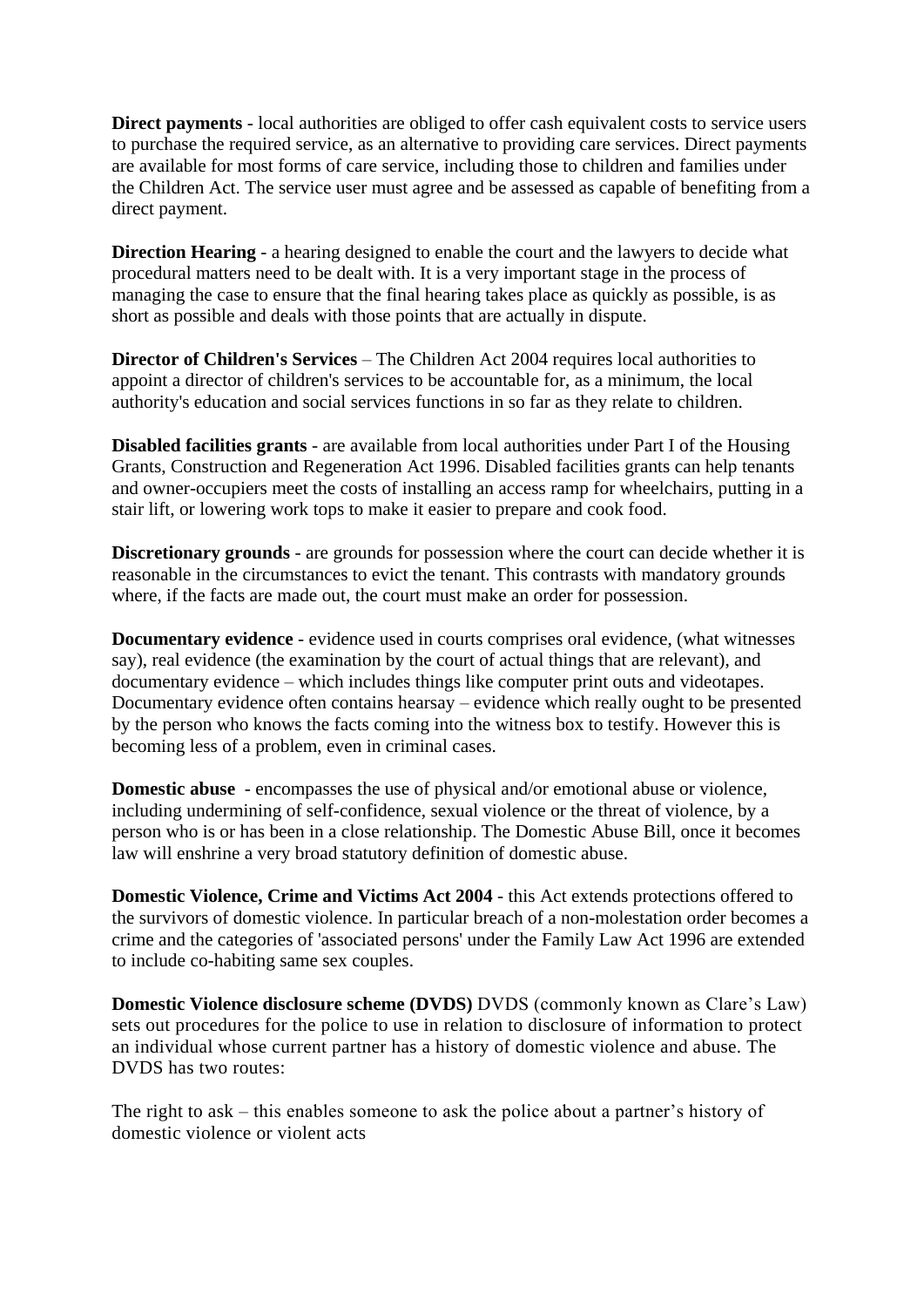The right to know – the police can proactively disclose information in prescribed circumstances

**Domestic violence protection notices (DVPNs) -** DVPNs are initial notices issued by the police to provide emergency protection to an individual believed to be the victim of domestic violence. The notices, which must be authorised by a police superintendent, contains prohibitions that prevent suspected perpetrators retuning to the victims' homes or otherwise contacting victims.

**Domestic violence protection orders (DVPOS)** - DVPOs are civil orders that provide protection to victims by enabling the police and magistrates courts to put in place protective measures in the immediate aftermath of a domestic violence incident. DVPOs are used where there is insufficient evidence to charge a perpetrator with a crime and provide protection to a victim via bail conditions. Whereas DVPNs can be approved by a police superintendent, DVPOs are granted by a magistrate.

DVPNs are initial notices issued by the police to provide emergency protection to an individual believed to be the victim of domestic violence. The notices, which must be authorised by a police superintendent, contains prohibitions that prevent suspected perpetrators retuning to the victims' homes or otherwise contacting victims. In the year ending March 2019 4,349 DVPN were granted out of 4,598 applications

**Drug treatment and testing order** - a form of community punishment following a criminal conviction.

**Duty** - mandatory statement within a statute - Where a statute imposes a duty on a person or a body then they have to carry out that duty. There is no choice, however hard the carrying out of the duty may be. (Chapter 1) One useful example is the duty to assess set out in s.47 of the NHSCC Act 1990

[Back to top]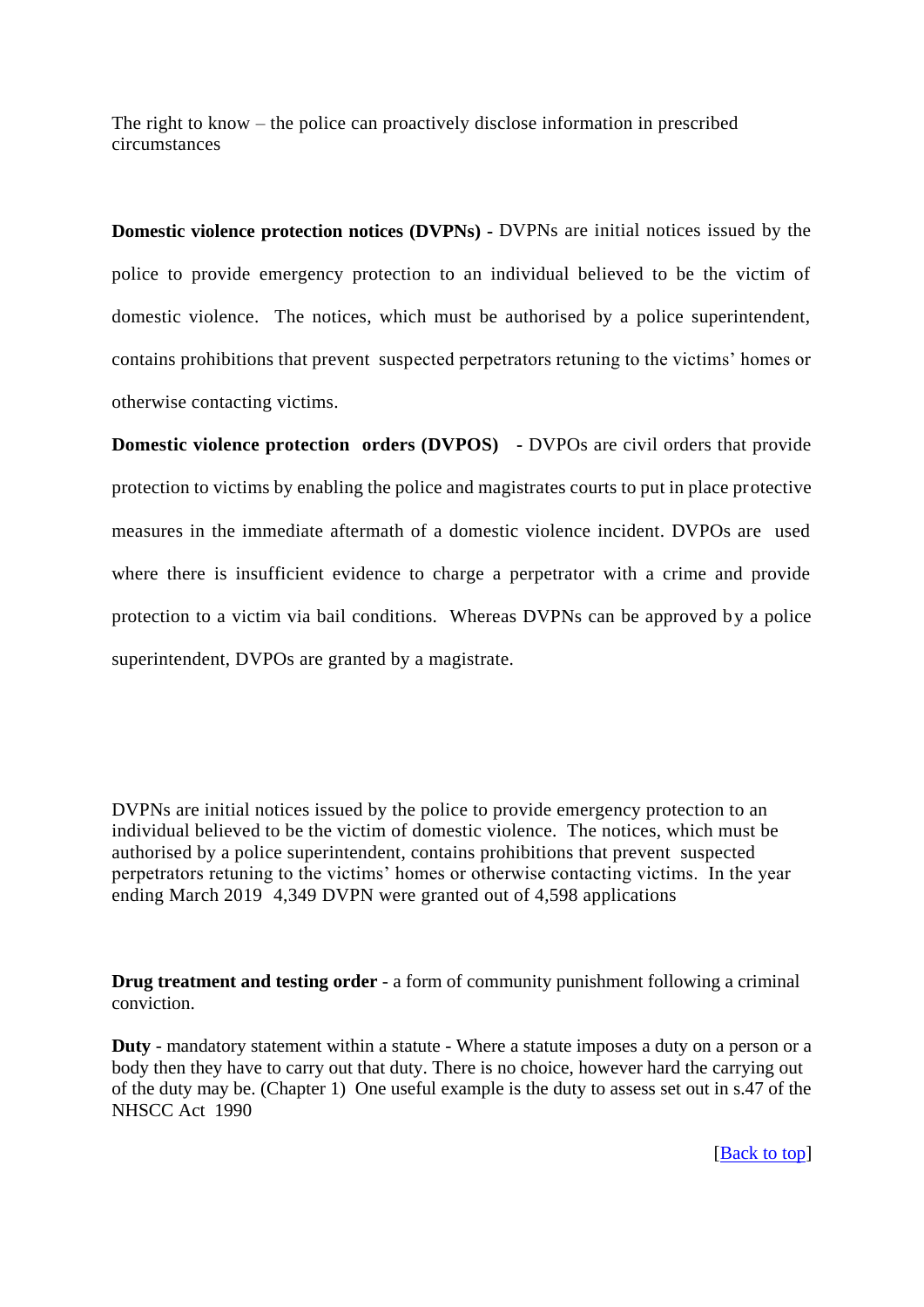### **ECHR** – see European Convention on Human Rights and Fundamental Freedoms

**EPO** – see Emergency Protection Order

**Education Supervision Orders***- (*s. 36 of the Children Act 1989*)* If a local education authority (which in most areas is the same authority as the social services department) can satisfy the magistrates' court that a particular child is both of compulsory school age and not being properly educated, the court may make an education supervision order. The order is designed to ensure that children do not go into care merely for non-school attendance.

**Either way offences** - are hybrid offences which, as the name implies, can be dealt with either by the magistrates' court or by the Crown Court before a judge and jury.

**Eligible children** - a definition for the purposes of the duties imposed upon local authorities under the Children (Leaving Care) Act 2000. It refers to those children in care aged 16 and 17 who have been looked after for a period to be prescribed.

**Eligible for assistance** - before someone can be provided with assistance under Part 7 of the Housing Act 1996 they must be eligible for assistance. No duty is owed by the housing department to anyone, however dire their situation, if the legislation and the regulations taken together make them ineligible for assistance - s. 185 of the Housing Act 1996.

**Emergency Protection Order** - a short-term order under s.44 of the children Act 1989 which either removes the child on a short-term basis, or allows the child to be kept in a place of safety or requires an alleged abuser to leave the family home. The grounds for the emergency protection order are much easier to prove than for a care order but successful applicants gain limited powers.

**Employment Tribunals** - tribunals that make decisions about employment disputes, including unfair dismissal, redundancy, and discrimination.

**Enduring Power of Attorney** - see Lasting Power of Attorney

**Entitled people** - Part IV of the Family Law Act categorises the property status of people in two different ways for the purposes of occupation orders. First you are an entitled person if you have some legal right to occupy a property as the freehold owner, the tenant or the contractual licensee. People who do not have property rights are *non-entitled* persons.

**Environmental Health Officers** - officers employed by the authority to advise on environmental standards and where appropriate to prosecute offenders. They have a specific role in policing housing standards.

**Examination in chief** – the first stage of a witness's examination in court, when the lawyer calling the witness asks non-leading questions to elicit the evidence that a witness gives in support of that party's case. Followed by cross examination (where the evidence is challenged by opposing parties and leading questions will be put) and re-examination, which is to clarify but not open up new areas. Examination in chief in civil cases is usually just a matter of presenting the witness's signed statement to the court.

#### **E**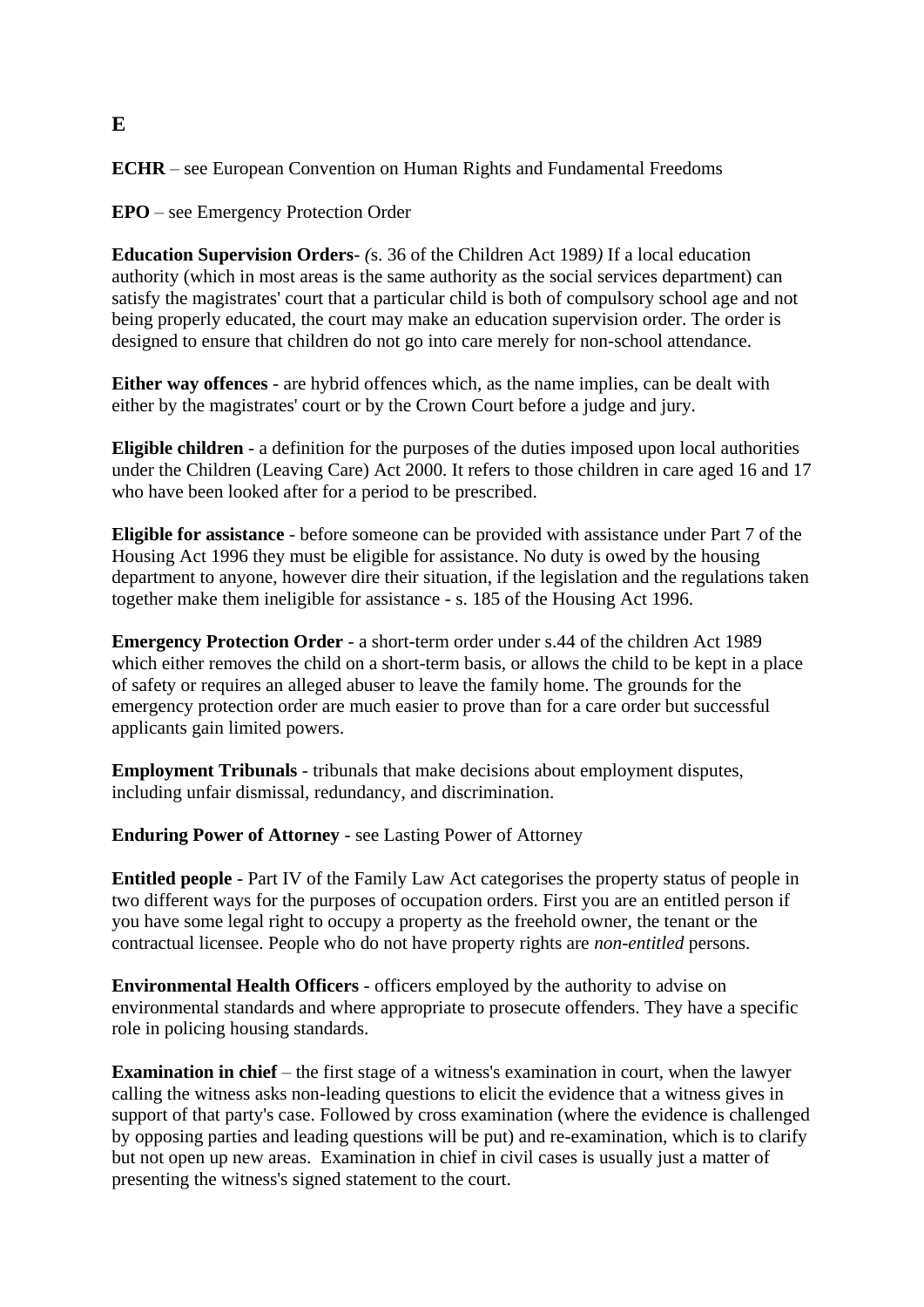**Expert opinion** - in making decisions courts like to hear facts and not opinions from witnesses. However an expert witness is an exception, as there will be issues on which the court does not know how to form its own opinion, for example the possible cause of bruising on a child, or the likely response of a child to contact with a particular parent.

**The Equality Act 2010 -** the Act which bans unfair treatment and helps achieve equal opportunities in the workplace and in wider society. The act replaced previous antidiscrimination laws with a single act to make the law simpler and to remove inconsistencies. The act covers nine protected characteristics, which cannot be used as a reason to treat people unfairly. Every person has one or more of the protected characteristics, so the act protects everyone against unfair treatment. The protected characteristics are:

- age
- disability
- gender reassignment
- marriage and civil partnership
- pregnancy and maternity
- race
- religion or belief
- sex
- sexual orientation

**The Equality and Human Rights Commission** - from the initial implementation of antidiscrimination legislation, government has recognised that individuals require assistance to understand and implement the law. Over time it created three commissions, the Equal Opportunities Commission, the Commission for Racial Equality and the Disability Rights Commission. In response to increasing pressure to create a Human Rights Commission, and in recognition of the need for a single Equalities body, it merged the work of the existing commissions, and extended their remit by establishing the Equality and Human Rights Commission in October 2007. The first chair of the Commission was Trevor Phillips. The work of the Commission is to promote equality and tackle discrimination in relation to race, gender, gender reassignment, disability, sexual orientation, religion or belief, age and human rights.

**European Convention on Human Rights and Fundamental Freedoms (ECHR)** - a set of principles drafted after the second world war by the Council of Europe. Member states who have signed the Convention are required to ensure that their laws are consistent with these fundamental rights. The United Kingdom achieves this by allowing its citizens to petition the European Court of Human Rights for a declaration that the UK is in breach. Also each jurisdiction within the UK has legislation in force which incorporates these provisions into law recognised by its courts. Within England and Wales this is achieved through the Human Rights Act 1998.

[Back to top]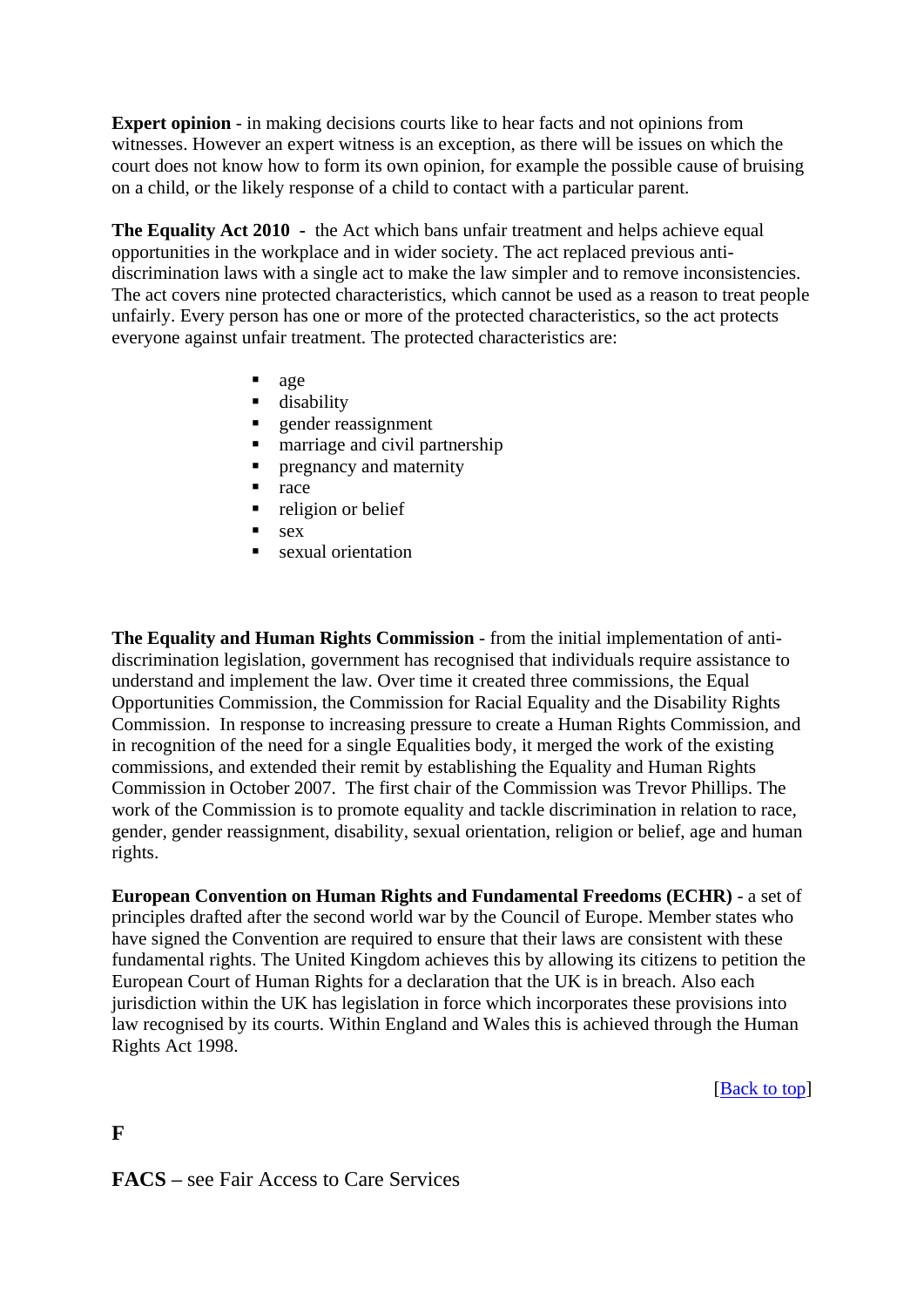**Fact in issue** – when a court is asked to make a decision, it has to identify what issues are in dispute, and that depends on what has to be proved to get the decision which each party is looking for. Those facts which must be established by evidence (i.e. they are not agreed by the parties) are said to be 'in issue'.

**Fair Access to Care Services –** statutory guidance produced to enable local authorities to make proper decisions about evaluating and meeting vulnerable adults' needs. The latest version was published in 2010

**Family Proceedings Court** - is the name for magistrates' courts when they deal with family matters. The magistrates who sit in the family proceedings court receive specialised training in family matters and form the family panel. Family proceedings courts deal with both public and private law matters relating to children. All public law cases start in the Family Proceedings Court. (Chapter 1)

**Family Proceedings Courts (Children Act 1989) Rules 1991** - the rules which govern the procedures of the Family Proceedings Court.

**Files** - have many purposes but essentially hold the factual records of a case. They should be useful working tools. The Data Protection Act 1998 applies to information held on files.

**Former relevant children** - a definition of a particular group of children towards whom the local authority will have duties under the Children (Leaving Care) Act 2000. It refers to those who before reaching the age of 18 were either eligible or relevant children.

**Foster parents** - a child in care or being looked after on a voluntary basis can under s. 23 of the Children Act 1989 be provided with accommodation by being placed with foster parents. Foster parents are suitable people selected by the local authority to provide accommodation and maintenance for a child being looked after. The selection and registration of foster parents are subject to the detailed guidance of the Foster Placement (Children) Regulations 1991.

**'Framework for the Assessment of Children in Need and Their Families' (DoH 2001)** provides a structure for helping social services to collect and analyse information obtained in the course of the inquiries into the welfare of a child. The Framework came into force on 1st April 2001, and must be complied with by the Local Authority unless there are exceptional reasons which justify a variation.

**Freedom of Information Act 2000** - provides statutory rights for members of the public requesting information. Under the Act any member of the public will be able to apply for access to information held by a wide range of public authorities, including local authorities. The right of access to information is subject to a wide range of exemptions.

**Full hearings** - hearings of cases where a final order is made.

[Back to top]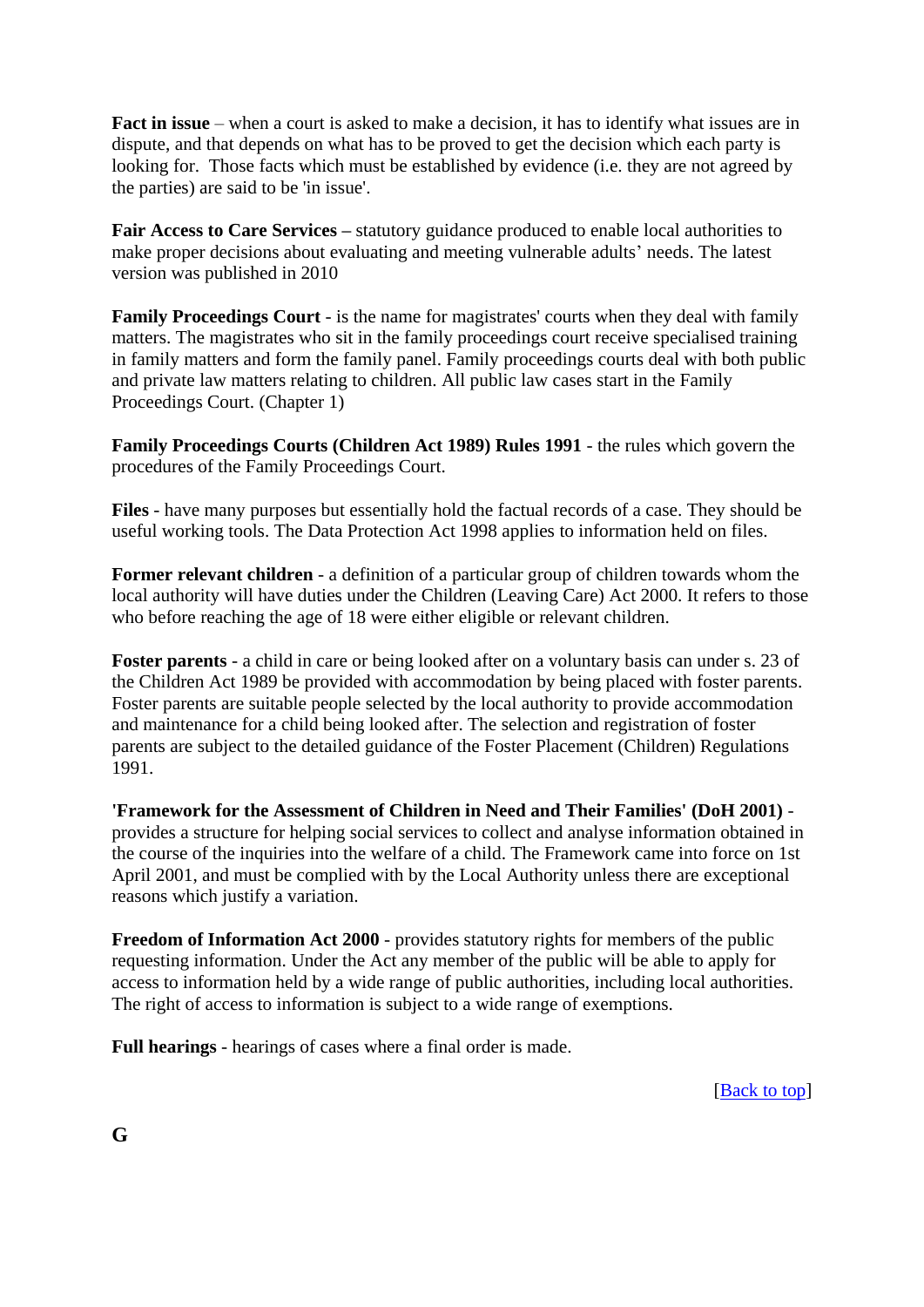**General Social Care Council** - a statutory body responsible amongst other things for establishing the standards and qualification requirements for social workers and other social care workers.

**General Data Protection Regulation (GDPR)** - GDPR is European Union law, specifically Regulation (EU) 2016/679. It came into force in May 2018 and regulates the processing by an individual, a company, or an organization of personal data relating to individuals in the EU. GDRP grants new individual rights, such as easier access to the information companies hold on a person; imposes new obligations on companies, for instance a clear responsibility on companies to get consent to the holding of personal data; and sets up a much stronger enforcement regime.

**Gillick competence** - refers to *Gillick* v *West Norfolk and Wisbech Area Health Authority* [1986] AC 112 where the House of Lords discussed the relationship between parent and child and the responsibilities that arise from that relationship. A child under 16 is generally presumed not to be legally competent, but will be treated as competent if they demonstrate sufficient understanding of the question that needs to be decided.

**Golden rule** - see statutory interpretation

**Grave crime** - crimes of murder and homicide and crimes which can be punished with at least 14 years prison if committed by an adult. When alleged against a juvenile youth courts may, and in the case of murder must, commit the defendant for trial in the Crown Court.

**Green Paper** - a government paper which sets out a number of proposals to change the law and ask for comments. Green Papers got their name because in the past they were published with green covers.

**Guardian** - in general someone who is appointed by a court to protect the interests of a vulnerable person or a child *-* see children's guardian and guardianship order.

**Guardianship order** - an order under s.7 of the Mental Health Act 1983 in which the local authority appoints a person to act as guardian of the patient; this enables the patient to continue living in the community.

**Guidance** - advice issued by the Secretary of State. For example local authority social services functions are governed by the Local Authority Social Services Act 1970 (LASSA). Under s. 7 these functions must be exercised under the general guidance of the Secretary of State. Where guidance is issued to local authorities under this s. 7, it is not, in law, mandatory. Such guidance, nevertheless, must be followed unless there are justifiable reasons for not doing so.

[Back to top]

**H** 

**Hague Convention** - is the shortened reference to the Convention on Protection of Children and Co-operation in respect of Inter-country Adoption, concluded at The Hague in 1993. It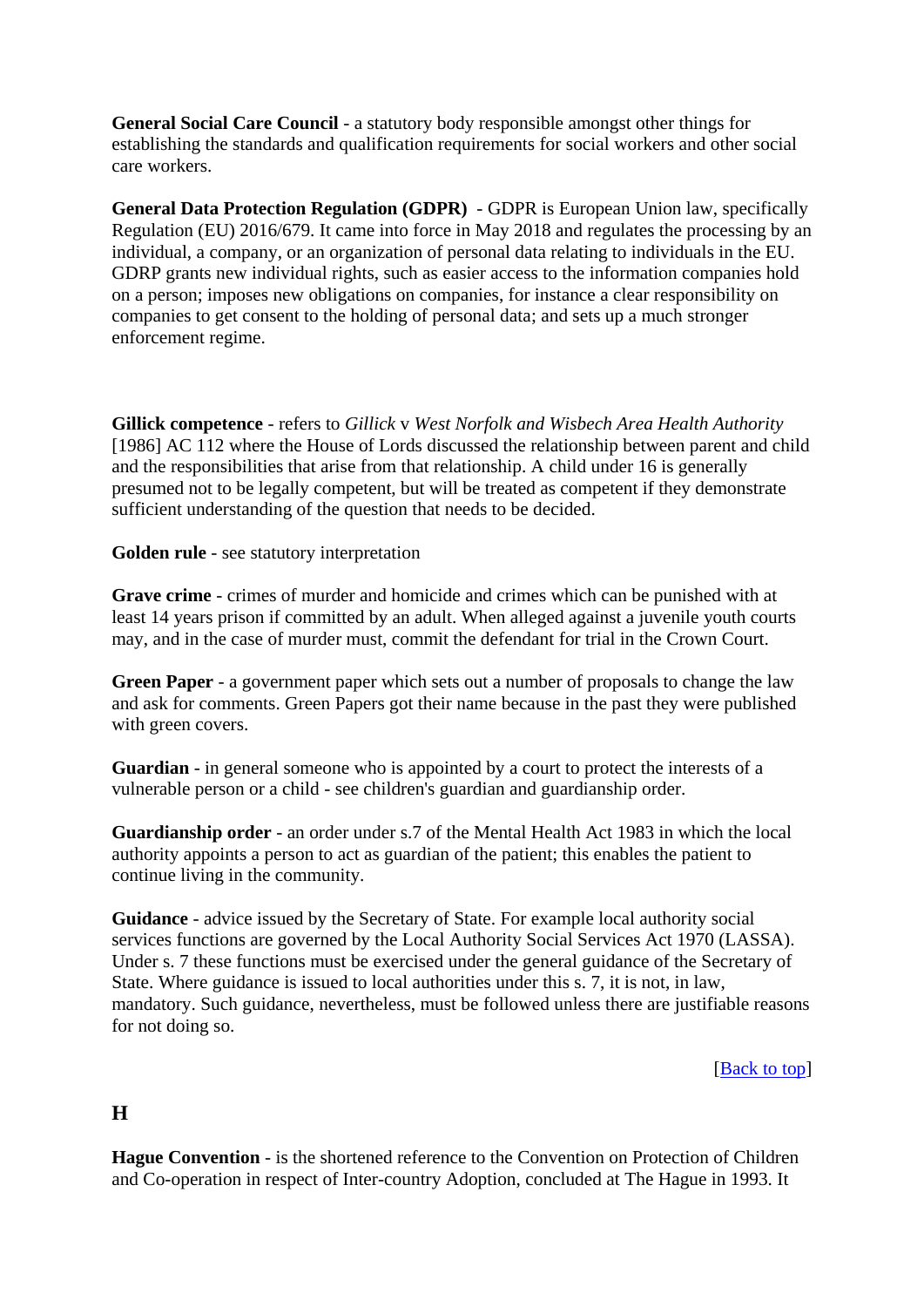sets out minimum standards for the process of inter-country adoption. One of its main aims is to prevent adoption trafficking.

**Health Service Ombudsman** - investigates complaints about the failures of National Health Service hospitals or community health services and other National Health Service provision. Any member of the public may refer a complaint direct, though normally only if a full investigation within the National Health Service complaints system has been carried out first.

**Hearsay** - if a person has something of relevance to say about a case before a court, and that evidence is not given by her or him from the witness box but is presented by someone reporting what they said or a document is produced, this is hearsay. The old rule is that hearsay is excluded, but in civil cases that rule is abolished, and in criminal cases there are many exceptions. Hearsay is generally less persuasive than direct testimony.

**High Court** - a civil court which consists of three divisions;

- 1. Queen's Bench (can be known as King's Bench Division if a King is assuming the throne) - civil disputes for recovery of money, including breach of contract, personal injuries, libel/slander;
- 2. Family concerned with matrimonial matters and proceedings relating to children, e.g. wardship;
- 3. Chancery property matters including fraud and bankruptcy.

**Homeless** - a person is homeless for the purposes of Part 7 of the Housing Act 1996 if he or she, together with any person he or she can reasonably be expected to live with, has no accommodation which they are entitled to occupy and which it would be reasonable for them to continue to occupy (s. 175). Accommodation includes accommodation overseas. A person does not have to be actually homeless to qualify under the Act, if he or she is likely to become homeless within the next 28 days.

**Homelessness Act 2002** - imposes strategic responsibilities for homelessness on local housing authorities and makes important amendments to the homelessness provisions contained in Part 7 of the Housing Act 1996.

**Homelessness Code of Guidance for Local Authorities** - was published by the Department of Local Government and Communities in 2006; this provides a thorough and wide ranging explanation of the council's obligations and is an essential reference tool for anyone involved in homelessness.

**Homelessness (Priority Need for Accommodation) (England) Order 2002** - SI 2051 - a statutory instrument which extends the categories of those treated as in priority need for the purposes of the homelessness provisions of the Housing Act 1996.

**Homelessness (Suitability of Accommodation) Order 1996***-* SI 3204 states that a housing authority must take into account whether the accommodation is affordable for the applicant when deciding whether it is reasonable for them to remain in that accommodation for the purposes of Part 7 of the Housing Act 1996.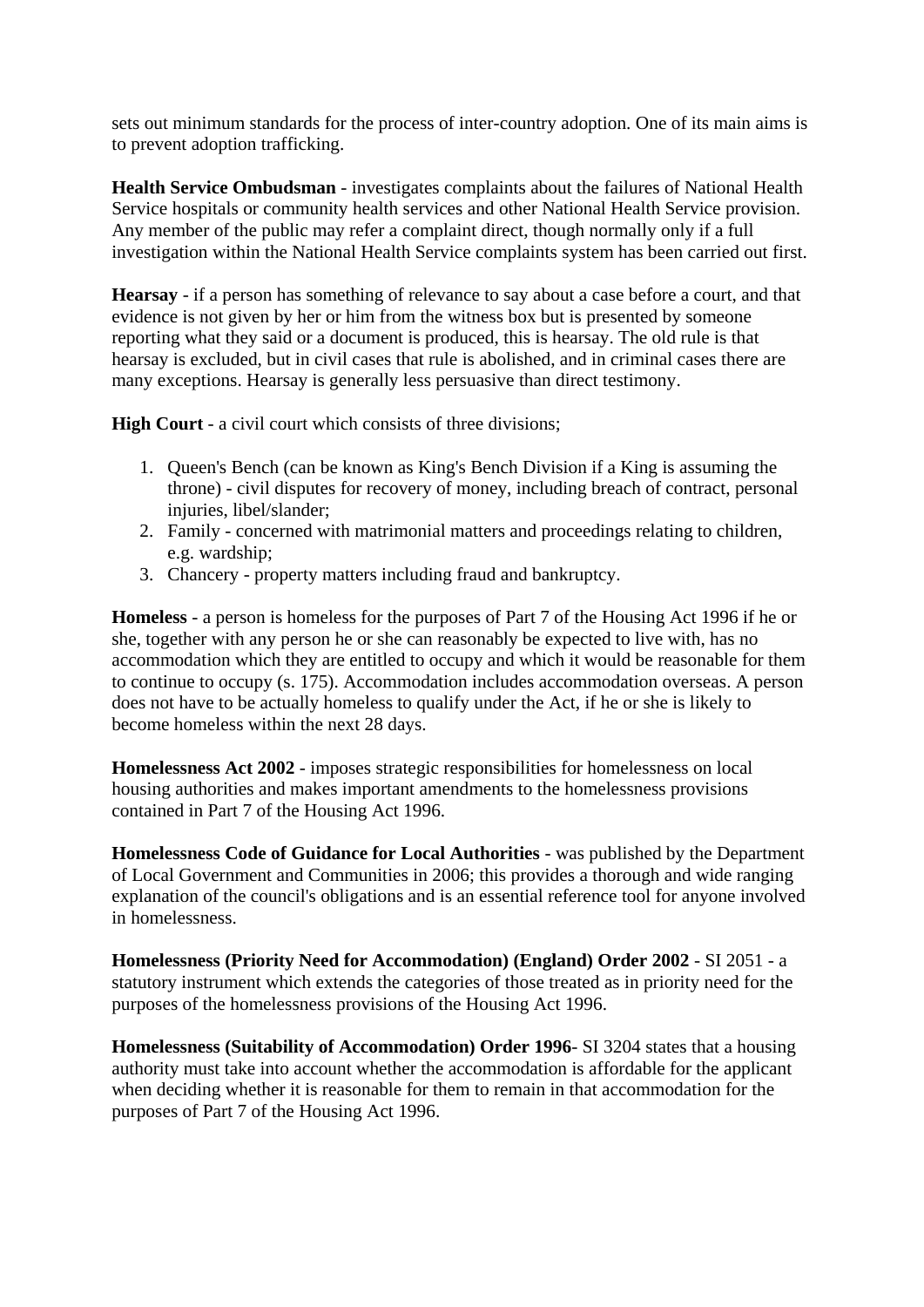**Hospital order** - a court can commit an offender to a hospital if, following a conviction where it has a power to imprison the offender, there is a medical report which indicates that the conditions for admission to hospital for treatment for mental disorder apply.

**House Renovation grants** - may be available if a dwelling falls below the fitness standards set out in the Housing Act 1985 and referred to above, and the council are satisfied that renovation is the best way of dealing with the problem. The grant will be means tested, and no work commenced prior to the grant will be covered.

**Human Rights Act 1998** - this legislation requires courts and public authorities to act and make decisions in keeping with the principles set out in the European Convention of Human Rights. The articles are set out in a Schedule to the Act, and therefore are part of the law of England and Wales from October 2001.

### [**Back** to top]

# **I**

**Incompatibility (declaration of)** – the Human Rights Act 1998 requires legislation to be interpreted as far as possible to achieve a result consistent with the principles of the European Convention. If that is impossible the court is obliged to follow the wording of the English statute and can then declare that a provision in the statute is incompatible with the HRA. (Chapter 3)

**Independent Housing Ombudsman** - deals with complaints against housing associations.

**Independent Reviewing Officers** - following the implementation of s.118 of the Adoption and Children Act 2002 which amends s.26 of the Children Act 1989 all children's services authorities must appoint Independent Reviewing Officers to chair the statutory review meetings of all children looked after or accommodated by them. The IROs have a duty to monitor the responsible authority's review of the care plan, with the aim of minimising 'drift' and challenging poor practice. The Regulations give them a new power to refer a case to the Children and Family Court Advisory and Support Service (CAFCASS) to take legal action as a last resort where a child's human rights are considered to be in breach

**Independent advocates -** Independent advocacy is an important service available to certain adult service care users. Section 67 of the Care Act 2014 places a duty on local authorities to provide access to independent advocacy to those who would have substantial difficulty in being involved in care and support 'processes' and have no appropriate individual(s)—carer, family, or friend—who can support their involvement.

**Independent visitor** - (See Sch. 2, para. 17 of the Children Act 1989 and Definition of Independent Visitors (Children) Regulations 1991). If a child has had infrequent contact with his or her parents or has not been visited or lived with them during the preceding 12 months, the authority may appoint such an independent visitor. An independent visitor must be appointed if there have been no visits to the child during the preceding year. The role of the visitor is to visit, befriend and advise the child. In doing this the authority must apply the 'respect for the child principle' and the child has the right of informed consent to object to the initial appointment and to the continuation of the appointment (Sch. 2, para. 17(6)).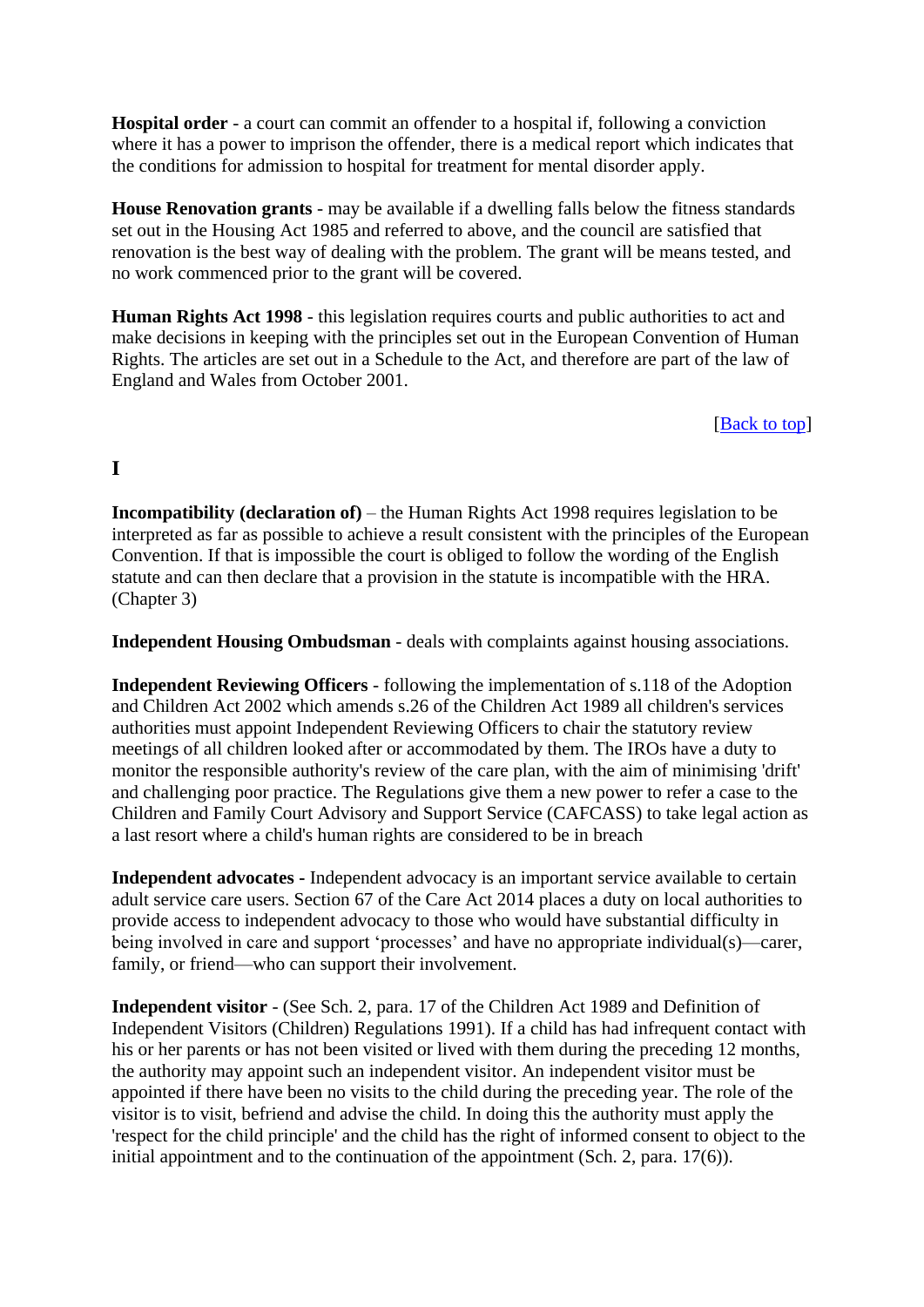**Indictable only offences** - are cases that 'just pass through' the magistrates' court. They are the serious offences, such as murder, rape and arson that, for an adult (over 18), can be dealt with only by the Crown Court.

**Inferences** - a court is entitled to make inferences when evidence points towards a factual conclusion.

**Informal admission** - under the Mental Health Act 1983 patients can enter hospital without an order i.e. voluntarily. As informal patients they are free to leave, unless detained while in hospital.

**Information Commissioner's Office (ICO)** - the UK's independent body set up to uphold information rights.

#### **Informed consent** - see consent

**Injunction** - a court order restraining someone from doing something or (more difficult to obtain) ordering someone to do something. In general an injunction is only available to an applicant if there is a substantive cause of action, for instance breach of contract. However injunctions under Part IV of the Family Law Act 1996 and under the Housing Act 1996 can be obtained without the need for other court proceedings.

**Inquiries** - describes a whole range of investigations/hearings which take place outside of the court system. Local authorities may initiate, participate in, or contribute to many types of inquiries. They are a useful mechanism for dealing with complaints or investigating failure and may prove more helpful in finding out facts than the adversarial system used in the courts.

**Intentionality** - when deciding what if any duties are owed to an applicant under Part 7 of the Housing Act 1996 the authority has to decide if the applicant became homeless intentionally (s. 184), which means that the applicant has to have had accommodation which it would be reasonable to continue to occupy, and by some deliberate act loses it (s. 191). The same criteria apply to threatened homelessness (s. 196).

**Interim orders** - orders made pending a full hearing of the case.

**Interim Care/Supervision Order** - orders made under s.38 of the Children Act 1989 pending a full hearing of the application for a care order. An initial interim order cannot last longer than eight weeks. Subsequent interim orders cannot last longer than four weeks.

[Back to top]

### **J**

**Judicial notice** - in determining a case a judge does not need to have all possible facts proved by evidence; judicial notice of a fact is possible without proof where it is a fact that is well known, for example that in summer in the north of England it is not dark at 8 o'clock.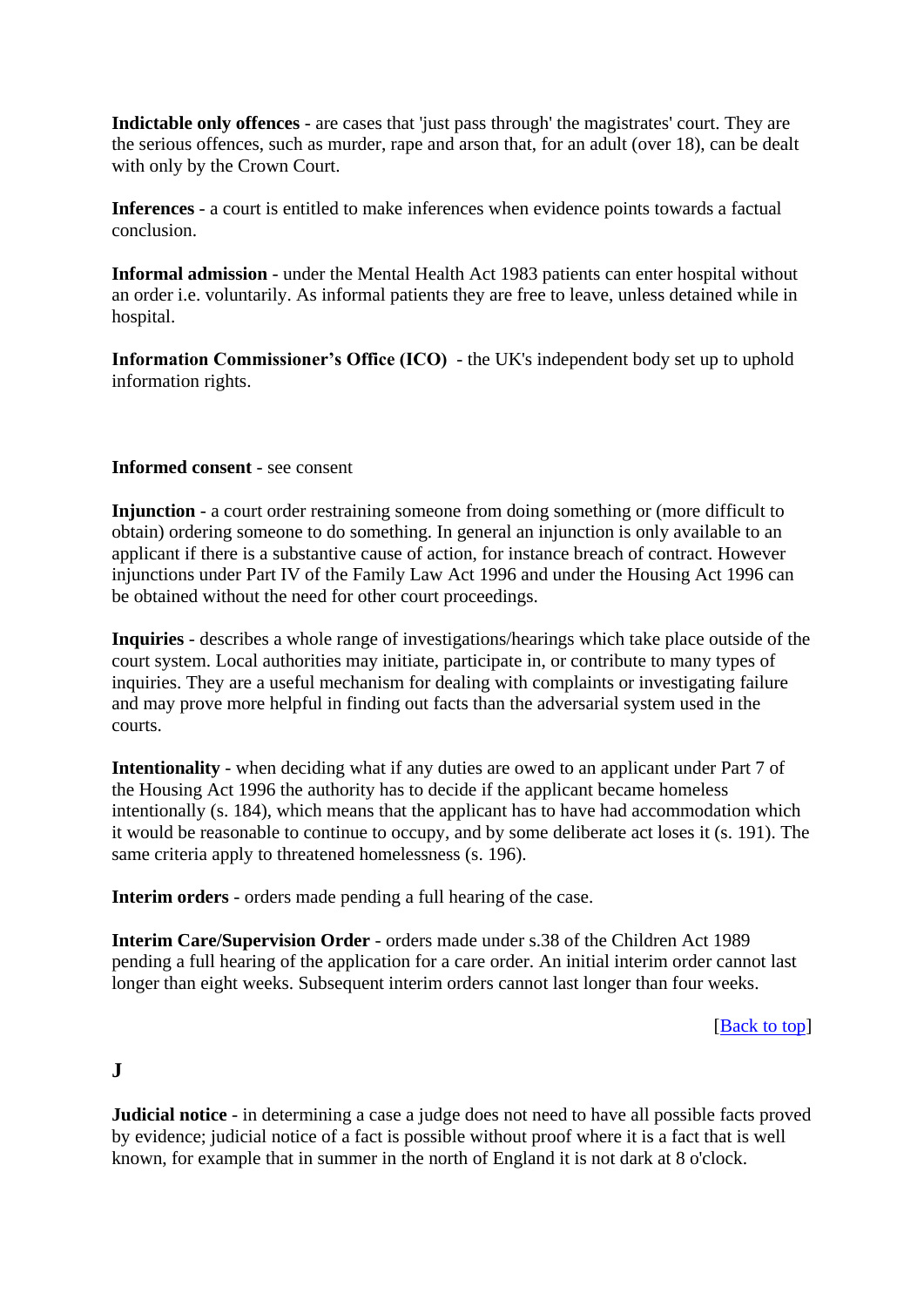**Judicial review** - judicial review is the process by which the courts oversee decisions made by public officials and ensure that they have been made fairly.

**Justice for All** - (Cm 5563) the name of the White Paper published by the government in July 2002 which focused on reforms to court procedure and sentencing.

**Juvenile** - a term to describe a child involved in criminal proceedings.

[**Back** to top]

**L**

**LASSA** – see Local Authority (Social Services) Act 1970

**Laming Report** – see Report of the Inquiry into Victoria Climbie

**Lasting power of attorney** - replaces enduring powers of attorney, and introduced by the Mental Capacity Act 2005 (chapter 3 and 17). It enables a person to make decisions in advance and is particularly useful to provide directions to those managing personal affairs of a person who later becomes mentally incapable.

**Law Commission** – an independent body which works on law reform

**Law for Social Workers** - a comprehensive clear account containing almost all you need to know, useful both for students and practitioners, regularly updated, well-reviewed and authoritative.

**Legal Aid** - public funding provided by the Legal Services Commission for advice or representation. (Technically the term was abolished by the 1999 Access to Justice Act, but is so widely used that even the Government has reintroduced it into its literature.)

**Legal Services Commission** - administers public funding for legal advice and legal representation.

**Legal Services Ombudsman** - handles complaints about services provided by lawyers.

**Liberty Protection Safeguards - (LPS) -** rules set out in the Mental Capacity Amendment Act 2019 which have been inserted into the Mental Capacity Act 2005 to regulate deprivations of liberty of those lacking capacity. LPS, which replace DOLS, are due to be implemented in 2022. The aim is to reduce bureaucracy and increase the involvement of families in decisions.

**Literal rule** - see statutory interpretation

**Litigation privilege** - the right of lawyers to talk to witnesses and obtain reports for the purpose of preparing actual or probable court cases and not to disclose the material if it is unhelpful.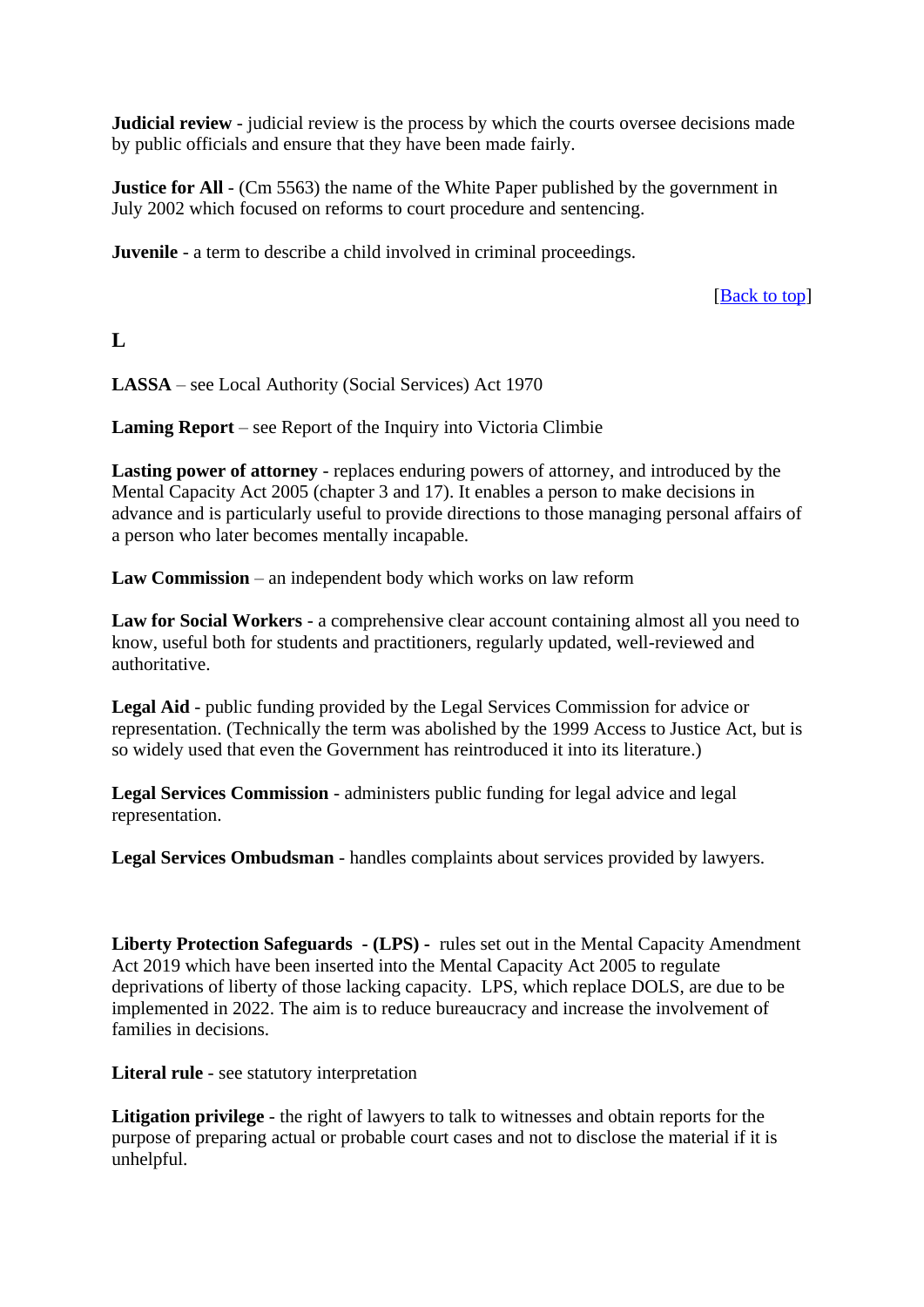**Local authority's duty to investigate** - (s. 47 of the Children Act 1989) – if a local authority has reasonable cause to suspect that a child is suffering or is likely to suffer significant harm then the local authority is placed under a statutory duty to investigate. The duty also arises if a child is the subject of an emergency protection order, is in police protection or has contravened a ban imposed by a curfew notice under the Crime and Disorder Act 1998.

**Local Authority (Social Services) Act 1970** - the principal Act imposing social services functions on local authorities (metropolitan boroughs and county authorities). The Act brings together in schedule 1 a list of the functions of social services departments. This schedule is continually updated as new legislation sets out new responsibilities.

**Local connection** - under s.198 and 199 of the Housing Act 1996 a person who has local connections with a local authority can be referred back to that local authority for the provision of permanent housing, notwithstanding the fact that he or she has applied elsewhere as homeless. A person will not be referred back to their local area if they left the area because of violence and return would lead to a risk of further violence.

**Local government and social care ombudsman** - the final stage for complaints about councils, all adult social care providers (including care homes and home care agencies) and some other organisations providing local public services.

**Local Safeguarding Children Boards** - were created by the Children Act 2004. They bring together each of the main organizations who work with children and families in a children's services authority, with the aim of ensuring that they work together effectively to keep children safe. They replace the Area Child Protection Committee.

**'Looked after' children** - this term is not actually defined specifically in the Children Act 1989. To become 'looked after', the child, first, has to be in need. To be looked after the child either has to be the subject of a care order, or be supplied with accommodation by the local authority. The 'looked after' child has access to the range of services the local authority provides for children in need.

**'Lost in Care'***- The Report of the Tribunal of Inquiry into the Abuse of Children in Care in the Former County Council Areas of Gwynnedd and Clwydd since 1974',* have informed recent developments of the law, in particular the Care Standards Act 2000 and the Children (Leaving Care) Act 2000.

[Back to top]

## **M**

**MAPPA and MAPPs** - see Minimum Requirements for Multi-Agency Public Protection Arrangements and Panels

**MHRT** - see Mental Health Review Tribunal

**Magistrates** - are members of the local community appointed by the Lord Chancellor (or by the Chancellor of the Duchy of Lancaster) to sit in magistrates' courts and decide on cases brought before them. Magistrates are not normally appointed before the age of 30 and all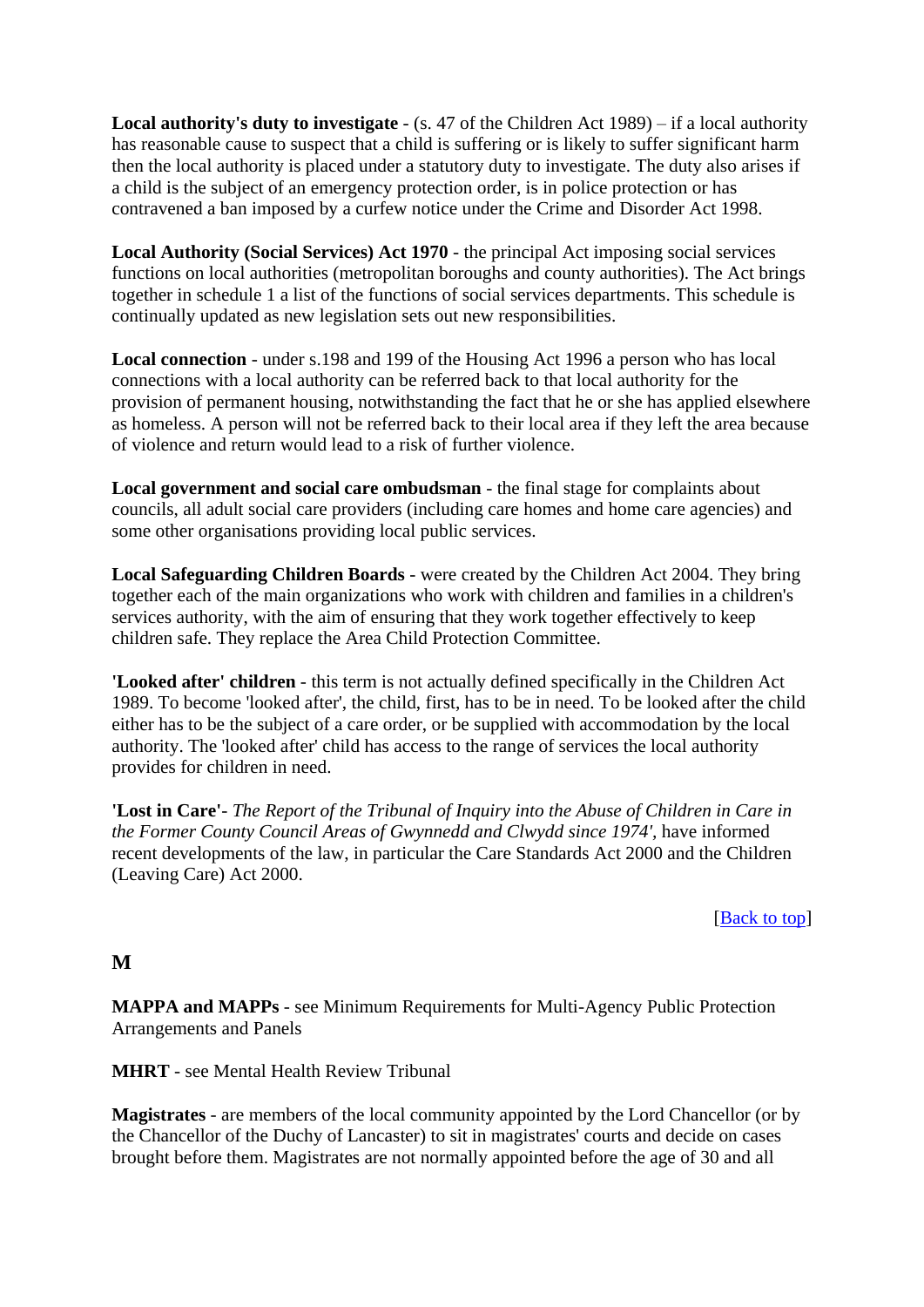magistrates retire at the age of 70. Of the 30,000 lay (unpaid) magistrates in England and Wales today, almost half are women.

**Magistrates' court** - are local courts which deal with a wide variety of legal matters. Almost all criminal cases start in the magistrates' court and over 95% of cases are completed there. Last year over 1,500,000 cases were dealt with by magistrates' courts. Most magistrates' courts have a special court - The Family Proceeding Court - which deals with issues such as family disputes, adoption and care orders of children. Magistrates also deal with licensing, betting and gambling in their local area as well as witnessing documents, public entertainment licence appeals etc.

**Mediation** - a form of dispute resolution in which the parties are guided by a mediator to achieve their own decision rather than have the court resolve the dispute. It is particularly encouraged in resolving family disputes.

**Mental capacity** - a term introduced by the Mental Capacity Act 2005. The Act creates a framework for making it lawful for people to intervene on behalf of those who lack mental capacity (Chapter 3 and 17). The Act sets out a new definition of capacity, works from an assumption that someone has capacity to make a decision unless it is shown otherwise, requires that all decisions taken on behalf of someone who cannot make his or her own decisions must be made in that person's best interests, sets out a new checklist of "best interests" factors, to guide decision-makers and creates a number of new decision-making mechanisms.

**Mental disorder** - defined in section 1 of the Mental Health Act 1983 as 'mental illness, arrested or incomplete development of mind, psychopathic disorder and any other disorder or disability of mind'. Diagnosis is sufficient for compulsory admission to hospital for assessment.

**Mental illness** - not defined in legislation, but if found is sufficient to trigger a compulsory admission to hospital for assessment.

**Mental impairment** - defined in section 1 of the Mental Health Act 1983 as a 'state of arrested or incomplete development of mind which includes significant impairment of intelligence and social functioning and is associated with abnormally aggressive or seriously irresponsible behaviour.' Diagnosis can lead to compulsory admission to hospital for treatment, if treatable.

**Mental Health Act 1983** - the primary piece of legislation governing the rights of people compulsorily detained in mental hospital. The Act applies in England and Wales.

**Mental Health Review Tribunal** – a statutory body which hears applications for discharge where a patient has been detained for treatment.

**Minimum Requirements for Multi-Agency Public Protection Arrangements and Panels** - describes the arrangements made under the Criminal Justice and Court Services Act 2000 which placed a duty on the National Probation Service, in collaboration with the police, to make joint arrangements for the assessment and management of the risk posed by sexual, violent and other offenders who may cause serious harm to the public.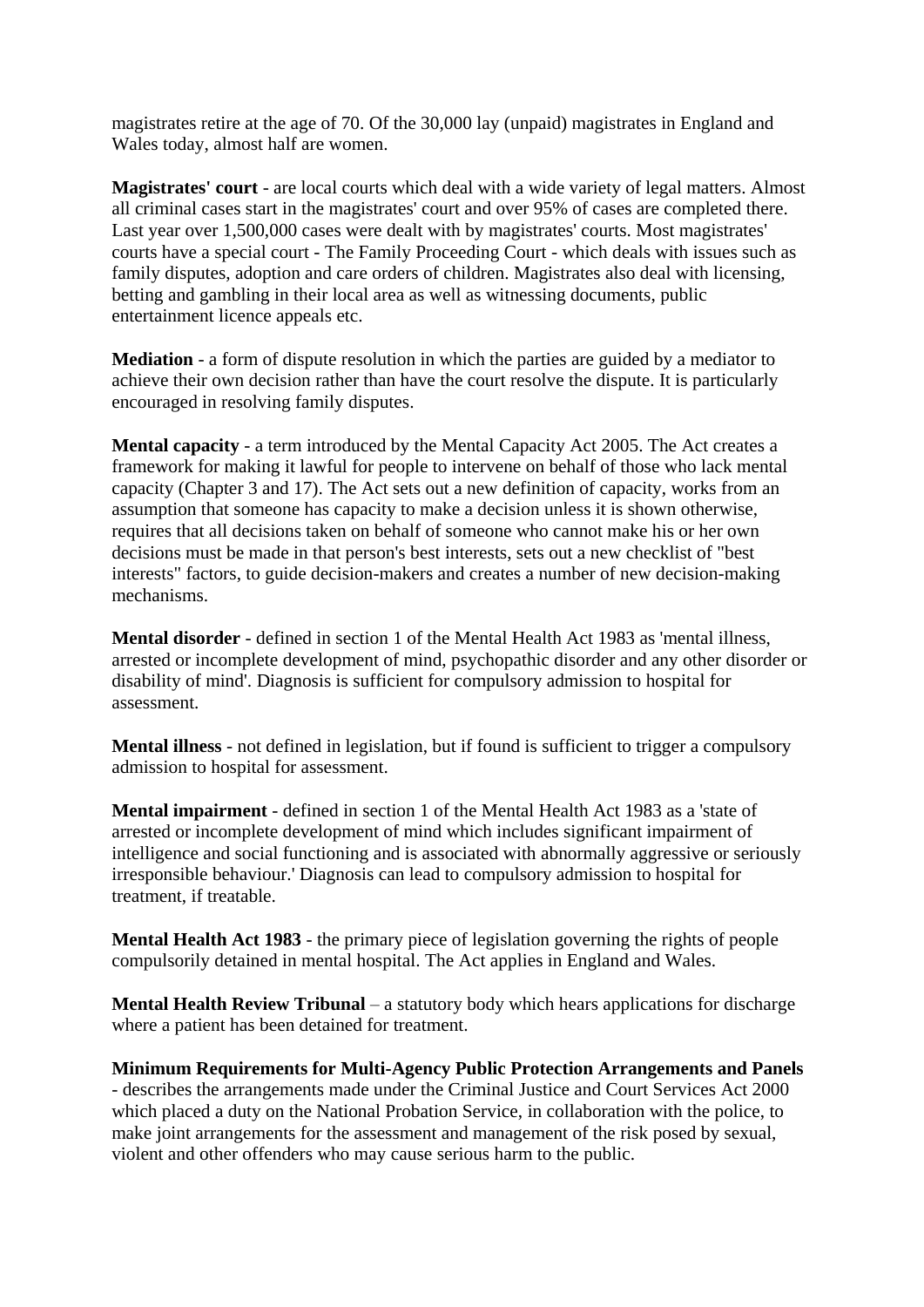## **N**

**National Adoption Standards** - were published in August 2001 as part of the Government's commitment to improve the performance of the adoption service. The standards can be found on the Department of Health adoption website given earlier. The standards became statutory guidance on 1st April 2003. The purpose of the standards is to make explicit what the stakeholders in the adoption service can expect, particularly with regard to the quality and speed of service.

**National Assembly for Wales** - was set up in May 1999 with powers and functions determined by the Government of Wales Act 1998. Its powers were extended under the Government of Wales Act 2006 and following a referendum in 2011 it gained powers to implement primary legislation. The National Assembly has legislative competence in health, social welfare and housing, amongst other policy areas . This is likely to mean that in future social workers in Wales will be working to a different set of laws from those in England.

**National Care Standards Commission** - was established under the Care Standards Act 2000 to regulate a wide range of social care and private and voluntary health care services. From 1st April 2002, the Commission took over inspection and regulation duties from local authorities and health authorities.

**National Care Standards Children's Rights Director Regulations 2002** - set out the responsibilities of the Children's Rights Director.

**National Health Service and Community Care Act 1990** - an act which provides for the organisation and planning of health and community care services.

**National Probation Service** - was created in April 2001 by the Criminal Justice and Court Services Act 2000. It provides a national service delivered through 42 local probation areas. It is now subsumed within the National Offender Management Service, which also runs prisons.

**National Offender Management Service** – a new government agency created by merging the Prisons Service with the Probation Service and designed to achieve coherence in dealing between custodial and community sentences and also between rehabilitation/supervision services within prison and after release.

**National Service Frameworks** – Department of Health guidance on provision of services for particular users of health/social care services. So far only elderly service users and mental health have been published.

**Natural justice** - a set of principles which underpin lawful decision making by public authorities. These principles are openness (often described as transparency by lawyers and public administrators), fairness, rationality (including giving reasons for decisions),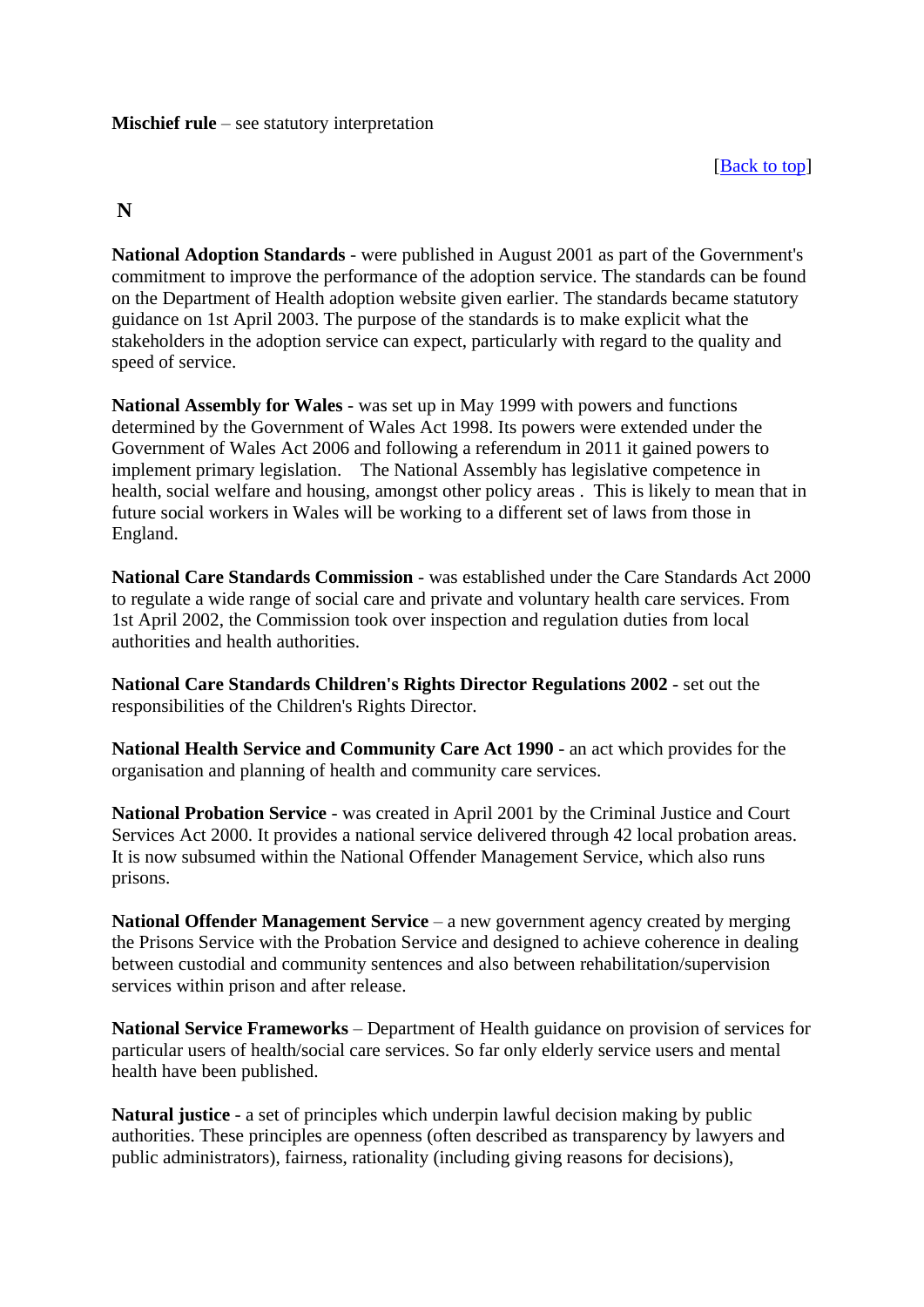impartiality (which means that decision takers should be independent), accountability, the control of discretion, consistency, participation, efficiency, equity and equal treatment.

**Nearest relative** - the nearest relative, as defined in section 26 of the Mental Health Act 1983, has the power to apply for a person to be admitted to hospital for assessment or treatment, and to discharge the patient. Their powers of discharge are subject to veto by doctors; and a court can order that a different person take on the role if they are not acting in the patient's best interests.

**No order principle** - this principle of the Children Act 1989 means that the court should not make an order unless it considers 'that doing so would be better for the child than making no order at all' (s. 1(5)). It is important to realise that the 'no order principle' is a principle for the court, not for social workers.

**Non-delay principle** – the Children Act 1989 requires that the court 'shall have regard to the general principle that any delay in determining the question is likely to prejudice the welfare of the child'.  $(s.1(2))$ . The 'question' here means the question on upbringing the court is deciding.

**Non-entitled persons** – see entitled persons.

**Non-molestation order** - an order made under Part IV of the Family Law Act 1996 which restrains someone from causing or threatening violence to the applicant or to any children or from molesting them.

**Non-unitary authorities** – see unitary authorities.

**Notice of intention to adopt** - Where proposed adopters wish to adopt a child who is not placed for adoption with them by an adoption agency s.44 of the Adoption and Children Act 2002 requires them to give notice to their local authority. The notice must be given not more than two years or less than three months before the date on which the application for the adoption order is made. The local authority must then investigate and report to the court on the suitability of the proposed adopters and other matters relevant to s.1 of the Act.

**Notice of seeking possession** – notice that a landlord must serve on a secure or assured tenant prior to issuing possession proceedings.

### [Back to top]

## **O**

**Occupation orders** - orders made under Part IV of the Family Law Act 1996 which regulate the occupation of the family home to protect any party or children from domestic violence. A power of arrest can be added when the court considers it to be justified.

**Offences** - can be either summary offences, indictable offences or either way offences.

**Office of Fair Trading** - an independent organisation set up under consumer and competition legislation to help consumers and regulate the operation of business.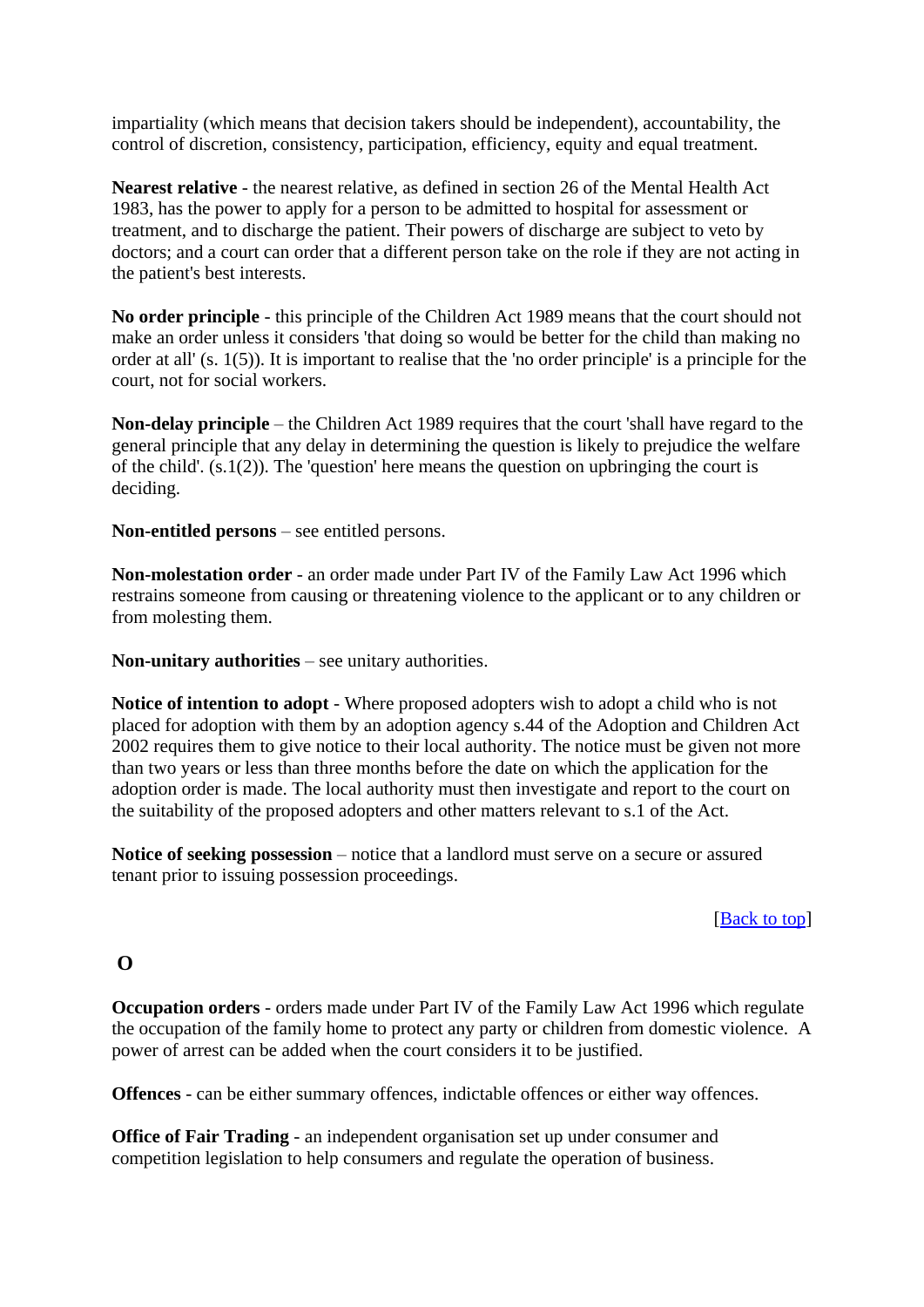**Ombudsmen** - are designed to provide a possible source of redress where private individuals have suffered through the poor administration of a public body, such as a local authority. Public ombudsman schemes originated in Scandinavia and were imported into Britain in the 1960s.

**Opinion evidence** – courts generally like to hear accounts of fact, and to form their own opinions. However much evidence inevitably contains the opinion of a witness, and if there is no other way of giving the evidence, the court will also hear (admit) the opinion evidence. See also expert opinion.

**Oral evidence** – evidence given in court or a tribunal from the witness box.

**Orders** - a form of delegated legislation.

[Back to top]

## **P**

**PACE** – see Police and Criminal Evidence Act 1984

**PCCSA** – see Powers of Criminal Courts Sentencing Act 2000

**Parenting order** – an order under s.8 of the Crime and Disorder Act 1998 which can be made when a child has been convicted of a criminal offence, an anti-social behaviour order is made, a child safety order or conviction for truanting, the parents can be ordered to attend parenting skills classes.

**Parental responsibility** – mothers automatically have this and fathers too if they have been married to the mother; unmarried fathers can acquire it by registering the birth of their child. Parental responsibility empowers the person to take decisions about the upbringing of the child. In cases of dispute courts can determine issues which could have been determined by a person with parental responsibility, and can give people other than the parents parental responsibility. It is lost if the child is adopted.

**Parliamentary Commissioner for Administration** - is the name for the ombudsman who deals with the administrative failings of government departments. The public does not have direct access to the ombudsman. Complaints must go first of all to Members of Parliament. MPs are not obliged to refer the complaints they receive to the parliamentary ombudsman if they consider that they can deal with the matter themselves.

**Parliamentary Commissioner for Local Government** – see local government ombudsman.

**Patient** – for the purposes of mental health law a patient is any person suffering from any mental disorder, including inability to manage their affairs, if this can trigger the use of Mental Health Act powers. A person can be a patient without being in hospital or receiving treatment.

**Penal notice** - is attached to an injunction warning of the risk of imprisonment. Penal notices are compulsory on non-molestation orders which are available under Part IV of the Family Law Act 1996 (domestic violence).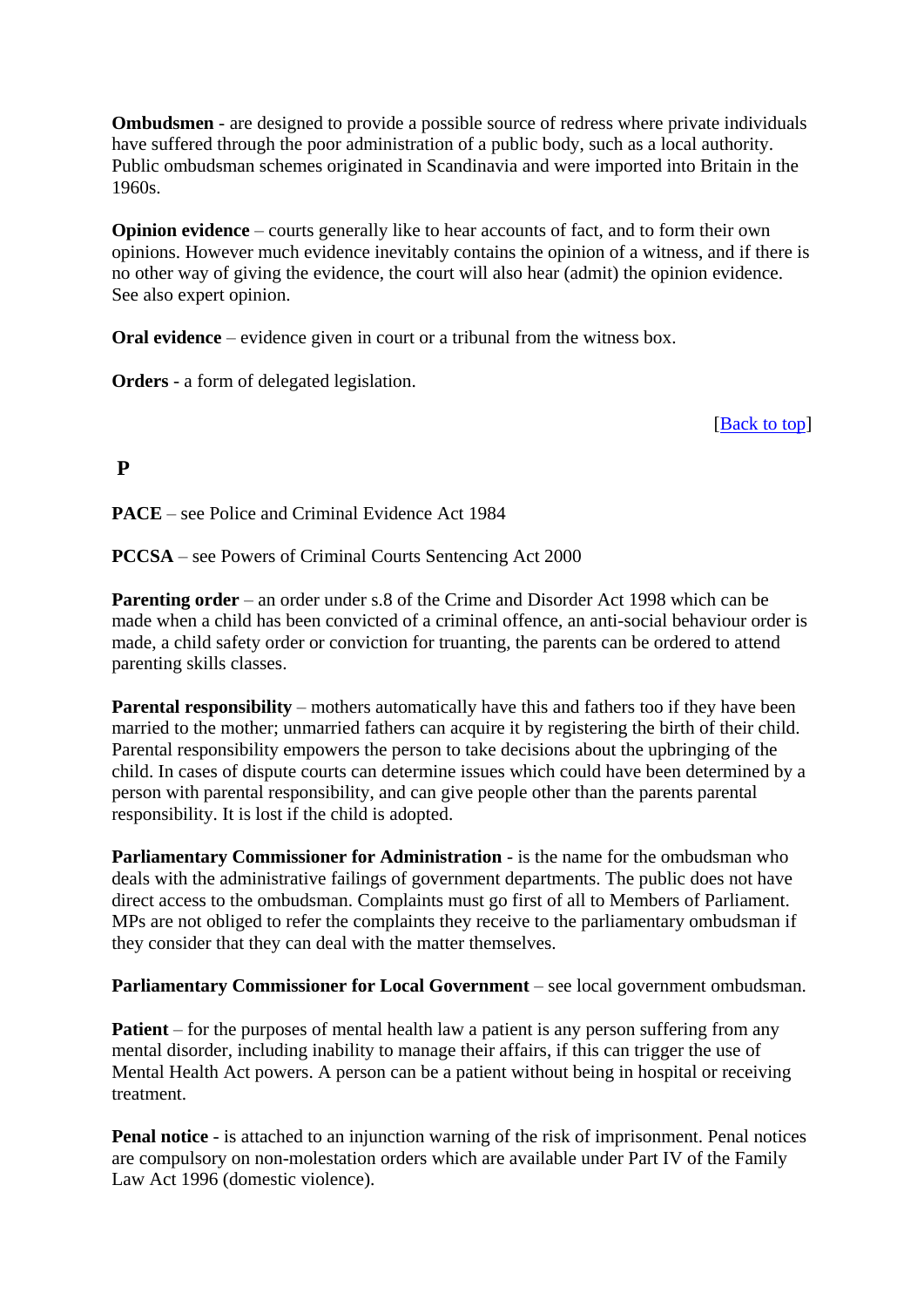**Personal information or data** - The GDPR defines personal data as Any information

relating to an identified or identifiable natural person ('data subject'). An identifiable natural person is one who can be identified, directly or indirectly, in particular by reference to an identifier such as a name, an identification number, location data, an online identifier or to one or more factors specific to the physical, physiological, genetic, mental, economic, cultural or social identity of that natural person. -

**Pindown** - refers to physical restraint used on children in care see The Pindown Experience and the Protection of Children, by Allan Levy QC and Barbara Kahan: Staffordshire County Council, 1991.

**Placement for adoption** - placement of children by adoption agencies for adoption is covered by s. 18 – 29 of the Adoption and Children Act 2002. Placement can either be actual placement with the prospective adopters or it can act as an authority to place with prospective adopters once these have been identified. Placement allows adoption agencies to plan effectively for any subsequent adoption.

**Police Protection** – see removal and accommodation of children by police.

**Police and Criminal Evidence Act 1984** – legislation which sets out, among other things, the way in which police will question and treat a suspect, and which provides limits on the use of the evidence obtained through questioning.

**Power** – a permissive statement within a statute - where a statute gives a person or a body a power to do some act, the person or the body may exercise that power but they are not obliged to do so.

**Power of arrest** - where a power of arrest is attached to an injunction a police officer can arrest without warrant anyone suspected of breaching the terms of the order, and bring him or her before the court for punishment for contempt of court. Powers of arrest are available under Part IV of the Family Law Act (domestic violence) and under s.152 and s.153 of the Housing Act 1996.

**Power of Attorney** – a way of delegating authority to a named person who then can carry out property or financial transactions on behalf of the person drawing up the power; a particular form which is useful if a person later becomes mentally incapable of managing their affairs is the Lasting Power of Attorney (see Lasting Power of Attorney).

**Powers of Criminal Courts Sentencing Act 2000** – legislation which consolidates all the courts' sentencing powers previously set out in Acts dating back to 1933.

**Practice Directions** – are judge made law which govern the day to day practice of litigation.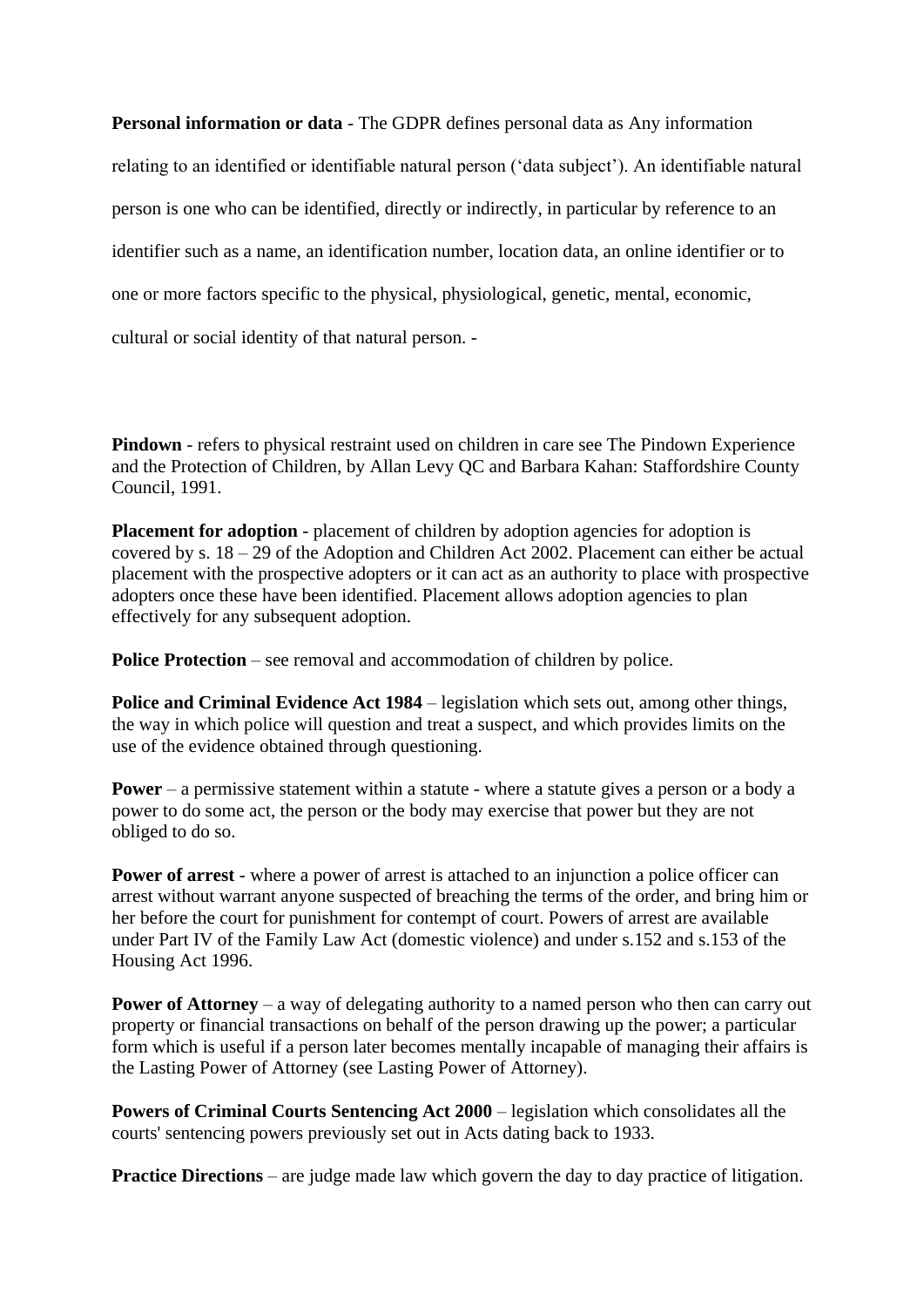**Precedents** - are court decisions which state legal principles which provide an example or authority for judges deciding similar issues later. Generally, decisions of higher courts (within a particular system of courts) are binding on lower courts within that system.

**Pre-sentence report** – a report prepared either by a social worker or probation officer to assist the court to determine the appropriate sentence for this offender.

**Presumptions** - courts can make assumptions about the meaning of evidence without hearing further proof, for example that a child born to a married mother is the child of the father. Presumptions do not apply if there is evidence which rebuts this conclusion but they will apply if not challenged.

**Primary Hearing Centres** - are the principal venues for civil and family hearings. They are based mainly in existing county and combined court centres in towns and cities across England and Wales. They will deal with most types of hearings and provide a full range of counter services. They will have high quality facilities and support including the use of video-conferencing and digital audio recording.

**Principal Social Workers** - introduced by the Care Act 2014 principal social workers role is to lead and oversee excellent social work practice, support and develop arrangements for excellent practice and lead the development of excellent social workers;

**Private law** - cases are cases brought by private individuals.

**Privilege** – information or communications which are privileged do not have to be disclosed to others or, depending on the level of privilege, in court. A high level of privilege is accorded to communications between a lawyer and a client.

**Prohibited steps order** – an order made under s. 8 of the Children Act 1989. A court can order a parent not to take a particular step, for example taking a child to another country or having him circumcised, which that parent would otherwise have the power to carry out because of having parental responsibility.

**Protected information** – is, for the purposes of the Adoption and Children Act 2002, information which allows the adopted person or any other person connected with the adoption to be identified.

**Psychopathic disorder** – defined in s.1 of the Mental Health Act 1983 as a 'persistent disorder or disability of mind (whether or not including significant impairment of intelligence) which results in abnormally aggressive or seriously irresponsible conduct'. It is sufficient to trigger compulsory admission to hospital for assessment, but if it is not treatable it is not a ground for detention for treatment.

**Public Guardian** - The Office of the Public Guardian (OPG) protects people in England and Wales who may not have the mental capacity to make certain decisions for themselves, such as about their health and finance.

**Public Interest Disclosure Act 1999** - is an act that is designed to encourage people to raise genuine concerns about malpractice in the workplace by providing legal protection against dismissal or victimisation.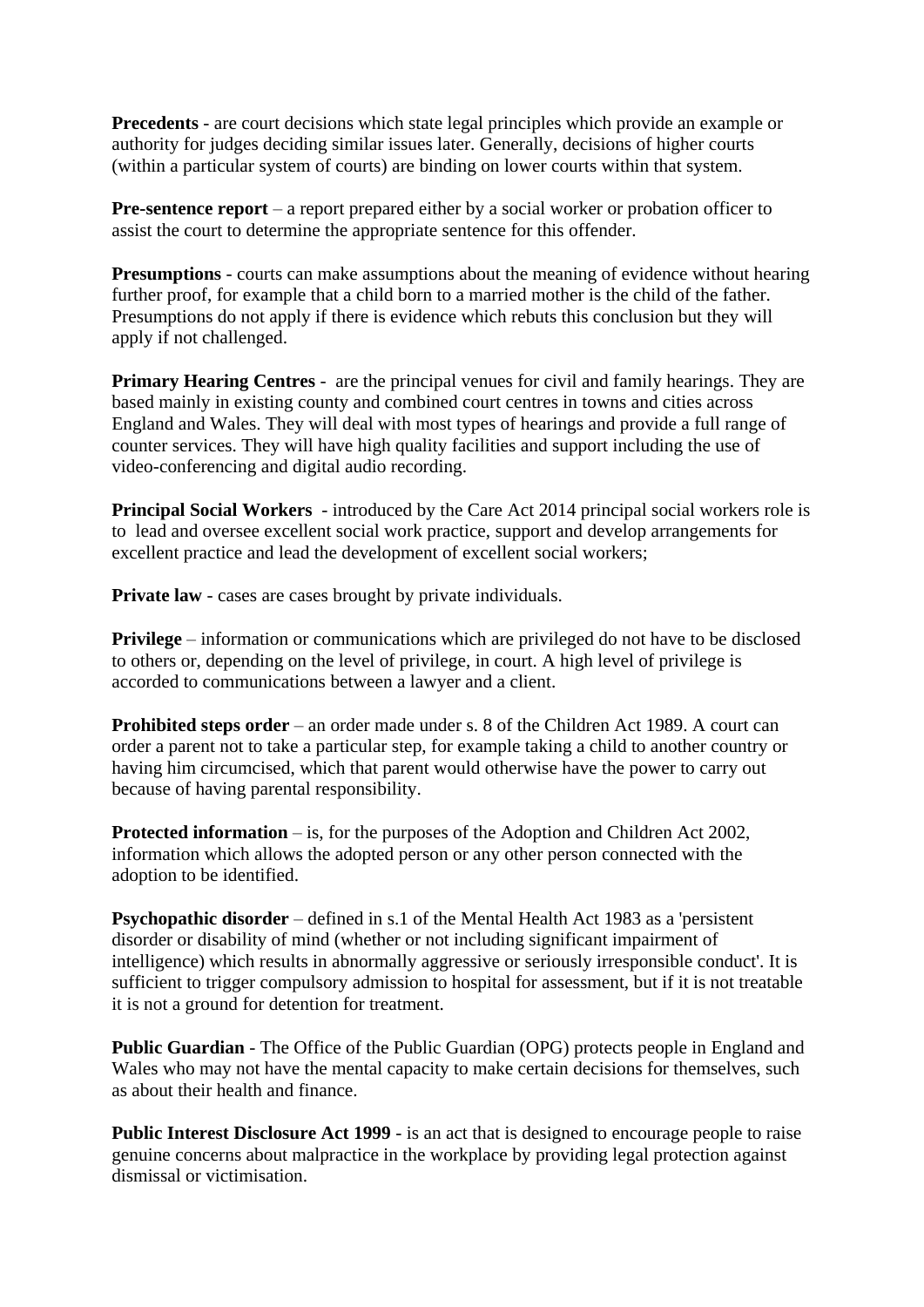**Public interest immunity** - is the shorthand for the legal rule which allows public bodies to withhold information on the grounds of public interest.

**Public law cases** - are cases brought by public authorities, such as the social services departments of local authorities.

**Public Law Outline** – this replaces the Protocol for Judicial Case Management from April 2008. The purpose is to ensure that local authorities submit improved applications to court, ensuring all kinship options have been fully explored and all relevant assessments are completed before applications are made to the court.

**Public Sector Equality Duty** - the public sector Equality Duty (section 149 of the Equality Act 2010 [requires public bodies to have due regard to the need to eliminate discrimination,](http://www.legislation.gov.uk/ukpga/2010/15/section/149)  [advance equality of opportunity, and foster good relations between different people when](http://www.legislation.gov.uk/ukpga/2010/15/section/149)  [carrying out their activities.](http://www.legislation.gov.uk/ukpga/2010/15/section/149)

### [**Back** to top]

### **R**

**Racially aggravated offences** – these were created by Crime and Disorder Act 1998 s.29 – 32. The offences are racially aggravated assaults, racially aggravated criminal damage, racially aggravated public order offences and racially aggravated harassment. The offences are all pre-existing offences which become more serious as a result of the racial motivation for the offence.

**Racial harassment** - this is difficult to define but the metropolitan police define it as any incident in which it appears to the reporting or investigating officer that the complaint involves an element of racial motivation *or* any incident which includes an allegation of racial motivation made by any person.

**Real evidence** - things which a court can observe in the course of trying a case; it can include the physical appearance of the witness and how they behave, as well as objects (such as for example the hairbrush which a witness says was used to hit a child).

**Recovery orders** - are orders under s. 41 of the Adoption and Children Act 2002. Where it appears to the court that a child has been or may be removed in contravention of the provisions of the Act then the court may order the removal and production of the child to the court.

**Re-examination** – see examination in chief

**Refugee** – a person whose status as a person fleeing persecution in their own country has been accepted in the new host country; under both international and UK law entitled to remain, work, receive benefit etc.

**Removal and Accommodation of children by police** – this refers to a power under s.46 of the Children Act 1989. No court order is necessary for the police to implement this power which enables the police to remove a child or to keep a child in a safe place.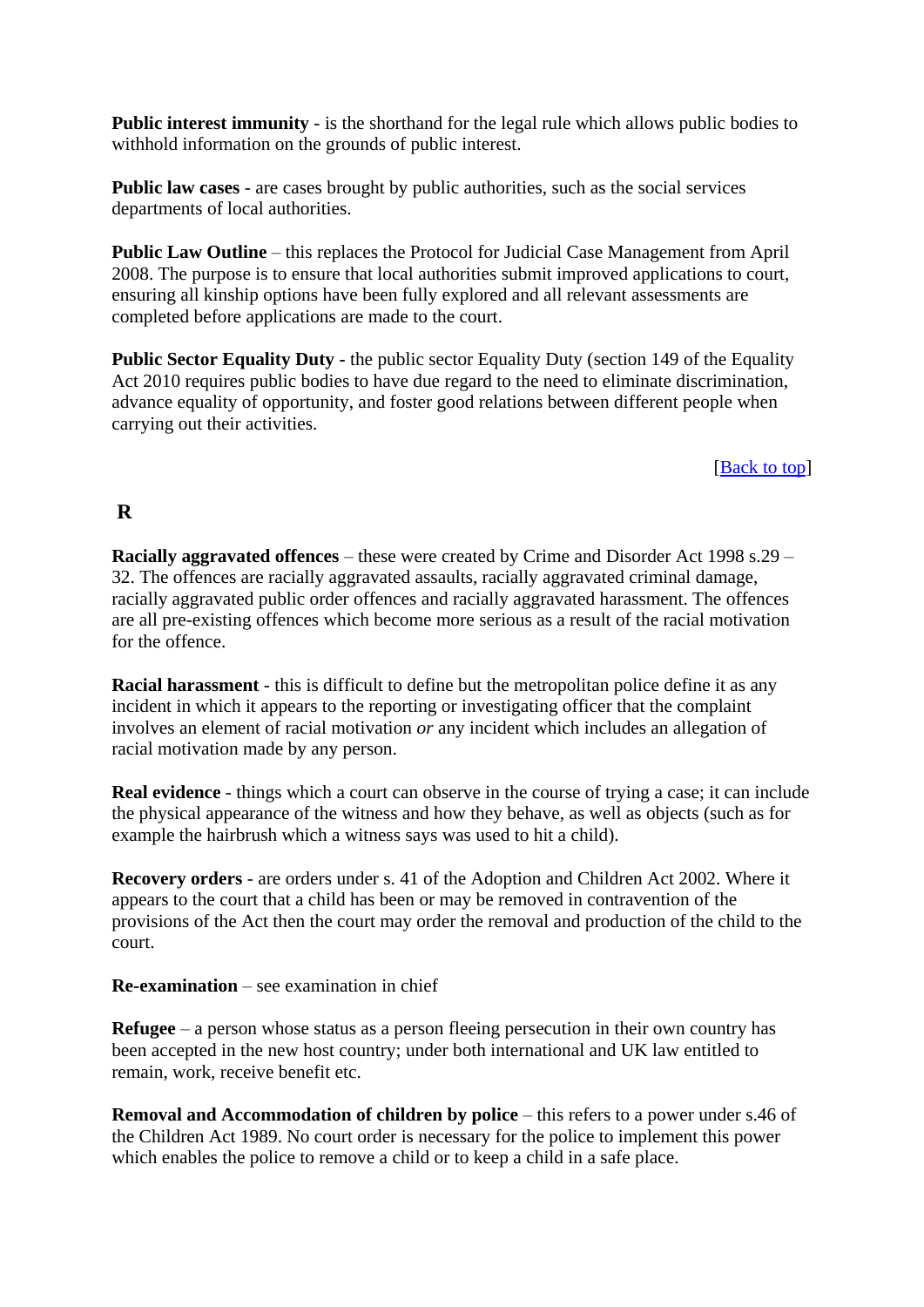**Regulations** - are a form of delegated legislation.

**Regulation of Investigatory Powers Act 2000** - an Act which regulates surveillance of individuals by the state. It claims to ensure that the use of powers to investigate individuals through surveillance or to intercept telecommunication complies with the Human Rights Act, in particular Article 8.

**Relevant children** – those young people aged 16 and 17 who meet the criteria for eligible children under the Children (Leaving Care) Act 2000, but who leave care. Regulations may exclude certain groups, such as children who return home permanently and children who receive respite care.

**Relevant evidence** – rules of law derived from past cases restrict the admissibility of evidence to what is relevant, which means that if it were to be believed it would help to decide the case. Some forms of evidence which might appear relevant, such as a person's past history in a criminal case, are excluded as legally irrelevant.

**Remand** – where a court has to adjourn (or where a magistrates' court or youth court commits to the Crown Court) in all but a trivial case it will remand the defendant. This means it must consider whether to grant bail (a form of remand) or remand in custody.

**Reparation order** – a community sentence available only to juveniles in which the offender makes reparation to the victim directly or to the community in general.

**Reports** - written communication. There are three particularly important reports which social workers are required to produce, internal agency reports which inform decision-making in particular cases, court reports which are primarily to assist the court in knowing what type of order to make and evidential statements or proofs of evidence – statements provided to a lawyer which will be provided to the court.

**Report of the Inquiry into Victoria Climbié** - the Laming Report - on 28th January 2003 Lord Laming's report into the death of eight-year-old Victoria Climbié was published. The report highlighted the breakdown in communication between social workers hospital staff and police. It also emphasised the need for accountability at a managerial level.

**Representations** - courts have to make decisions on whether certain facts are true (did the accused carry out the burglary? Has the child suffered significant harm?) The court then has to decide on how to exercise its powers (for example the sentence in a criminal case, a care order in a Children Act case). It can hear representations from, for example, lawyers and social workers as to how it should exercise these powers (and will also consider reports which contain representations).

**Reprimand** – the police can reprimand a person who admits a criminal offence which in the view of the police it is not appropriate to charge the offender with. This power is to be abolished and replaced with the power to caution (see youth cautions and youth conditional cautions) when the relevant section of the Legal Aid, Sentencing and Punishment of Offenders Act 2012 is implemented.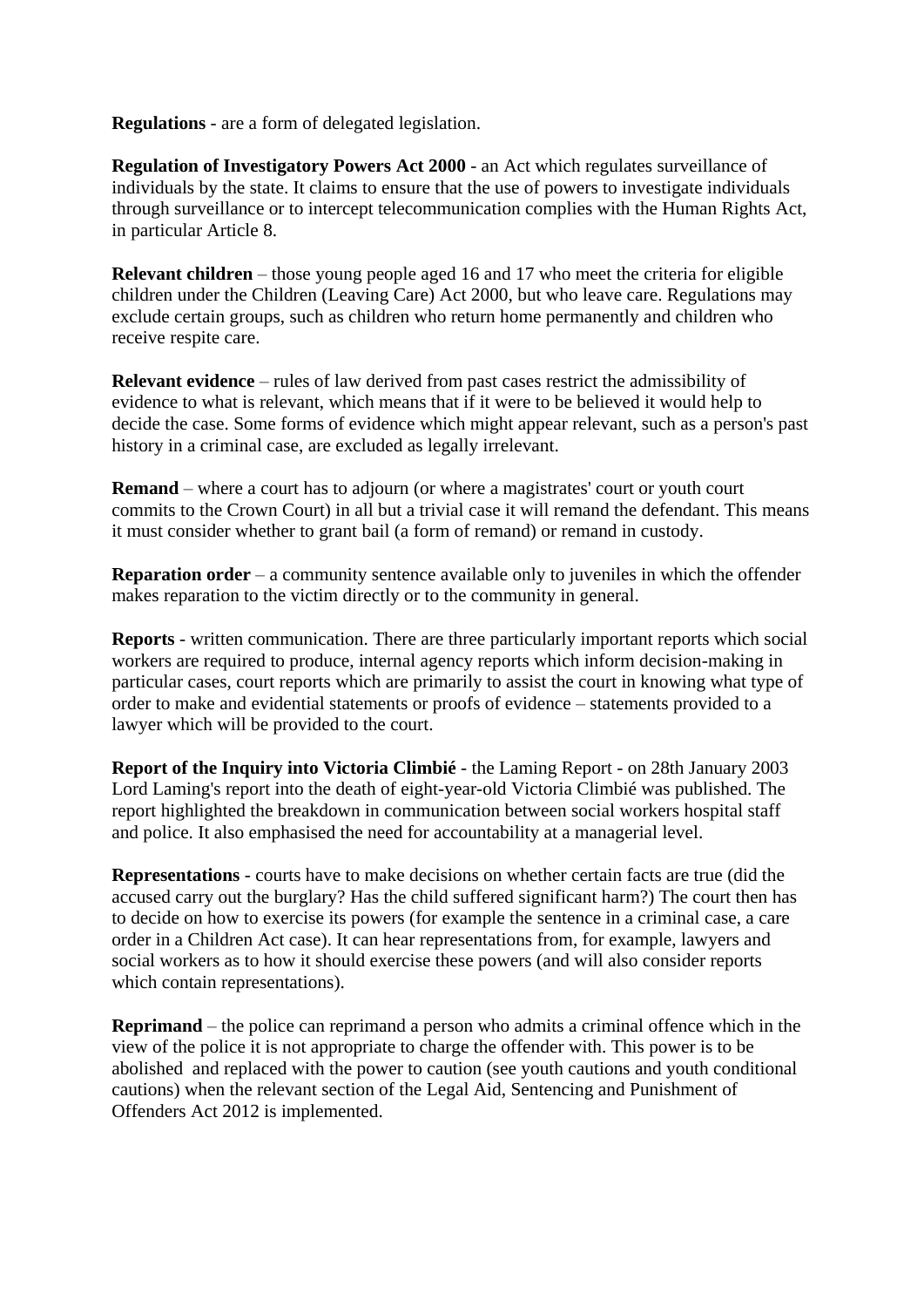**Residence order** – an order in which a court determines who a child will live with, and if necessary the actual details of the place, the time etc. A residence order to a particular person provides that person with parental responsibility.

**Resource Allocation Systems** – systems devised by local authorities to calculate, for the purposes of direct payments, the costs of providing care services to meet eligible needs

**Respondent** - a person being sued.

**Right to fair trial** – article 6 of the ECHR and perhaps the most important of the Convention rights. Requires not just courts and tribunals to make decisions in an independent and fair manner, but also other decision making forums, such as child case conferences or decisions relating to the child at-risk register.

**Right to respect for private and family life** – article 8 of the ECHR, and an important ground on which acts of social services departments which interfere with family life can be challenged.

**Right not to suffer inhuman or degrading treatment** – article 3 of the ECHR. The welfare services of the state owe a duty to protect children from such treatment; also care homes and prisons must comply.

**Right to liberty and security** – article 5 of the ECHR. This would for example prevent disruptive children in care being locked up without lawful grounds and fair hearing.

**Right to life** – article 2 of the ECHR. Under this, as well as under the Children Act, the state through its welfare agencies must prevent children being killed by abusive carers.

**Right to silence** – when being questioned by police or appearing in a trial, a suspect or accused person cannot be required to help the prosecution with their case and can remain silent. A court may in certain circumstances use the silence to strengthen the case against the accused, but silence can never suffice on its own for a conviction.

**Rule Committee** - is a committee of judges with legislative authority which draft the court rules necessary to implement legislation.

**Rules of court** – rules which cover the procedures of court such as those issued under the Children Act 1989.

**Rule of law** - means that no matter how much any individual may dislike a law, whilst he or she remains a member of this particular society, they are required to obey the law. The rule of law in a democracy means that we are ruled by politicians in Parliament who can pass whatever laws they see fit, and the citizens have to obey those laws.

[Back to top]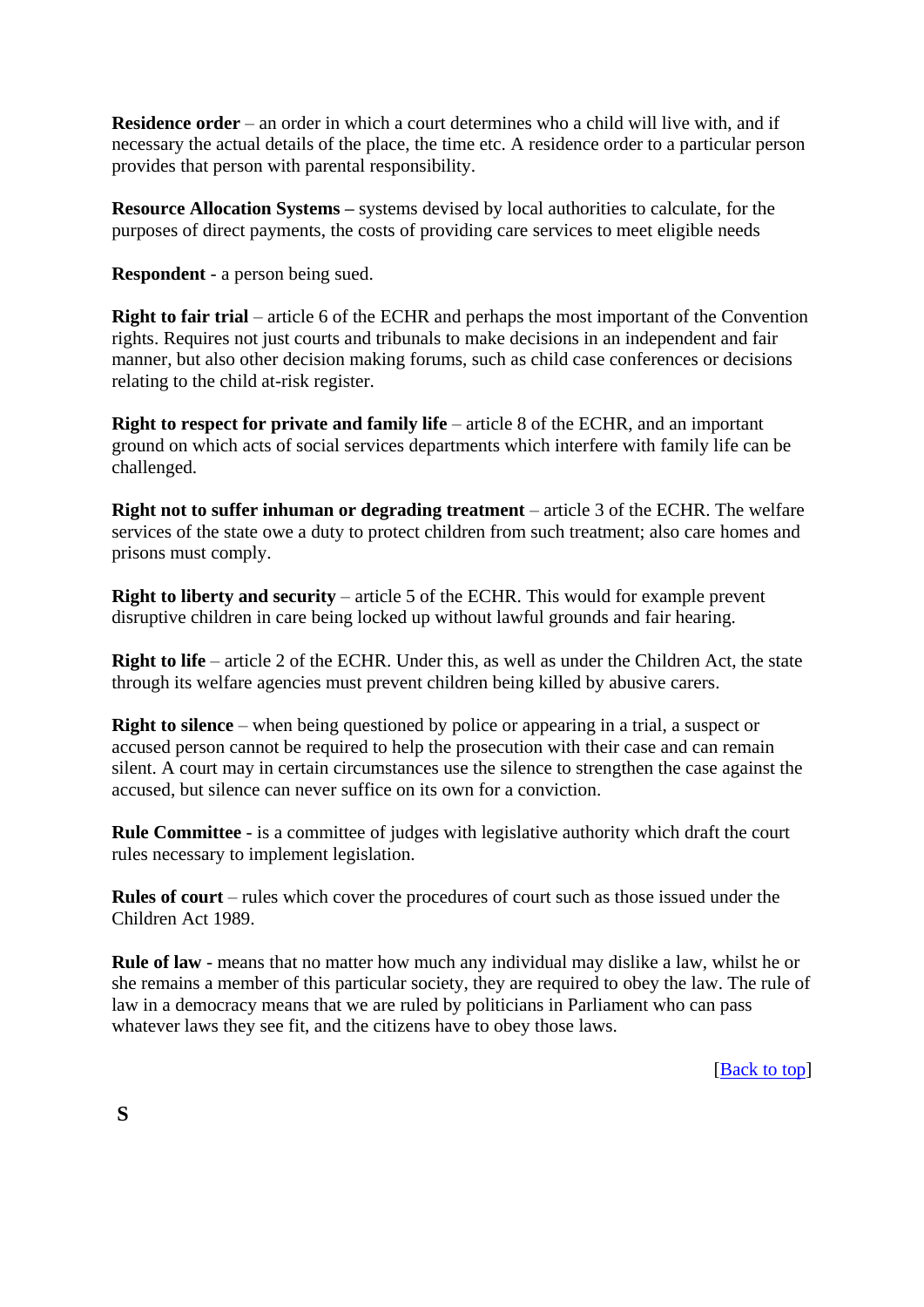**s.31A plans** - from the implementation date of s.121 of the Adoption and Children Act 2003 s.31 of the Children Act will be amended by a new (3A). The courts will be required to consider care plans before making a care order although the responsibility for the operationalizing and review of the plans will remain with the local authority.

**s. 37 investigation** - this refers to a power which is given to the courts in s.37 of the Children Act 1989. In the course of any family proceedings not involving a local authority, a court may have legitimate reasons to be concerned about the care of children. If that is the case the court has the power under s. 37 of the Children Act 1989 to give directions to a local authority to investigate and consider whether care proceedings should be brought.

**Safeguarding Adults Boards** - Local Safeguarding Adults Boards are multi-agency partnerships made up of a wide range of statutory agencies and voluntary organizations. They are aimed at facilitating joint working in adult protection, and their responsibilities include ensuring that multi-agency policies and procedures are in place, conducting serious case reviews, and providing training and informa

**Safeguarding Children** – s.8 of the Children Act 2004 imposes a specific duty on certain agencies including children's services authorities to ensure that their functions are discharged having regard to the need to safeguard and promote the welfare of children.

**Secondary legislation** – see delegated legislation

**Section 8 (s.8) order** – a reference to s.8 of the Children Act 1989. These are orders by which a court specifies the exercise of particular responsibilities which would otherwise be exercised through parental responsibility. There are four types: contact, residence, specific issue and prohibited steps orders.

**Secure accommodation** - is accommodation that restricts the liberty of a child. Detailed regulations have been issued under s. 25 of the Children Act (written in the light of 'pindown') in respect of the type of accommodation and who may be placed in it. See The Children Act 1989 Guidance and Regulations, Vol. 4, 'Residential Care', and the Children (Secure Accommodation) Regulations 1991.

**Secure tenancies** – are tenancies provided by local authorities to people who occupy the property as their only or principal home. The respective rights and responsibilities of the local authority landlord and the tenant are set out in the Housing Act 1985. Rights of the tenant include the right to buy, the right to repair, the right to take in lodgers and the right to information.

**Security requirement** – when a juvenile is refused bail by a criminal court, he or she must normally be accommodated by the local authority. If 12 or over the juvenile can be made subject to a security requirement, which can impose conditions on what the juvenile can do, who they must reside with, and which can require their liberty to be restricted.

**Seebohm Report** – the report which recommended the creation of unified social service departments within the local authority, which was enacted in the Local Authority Social Services Act 1970.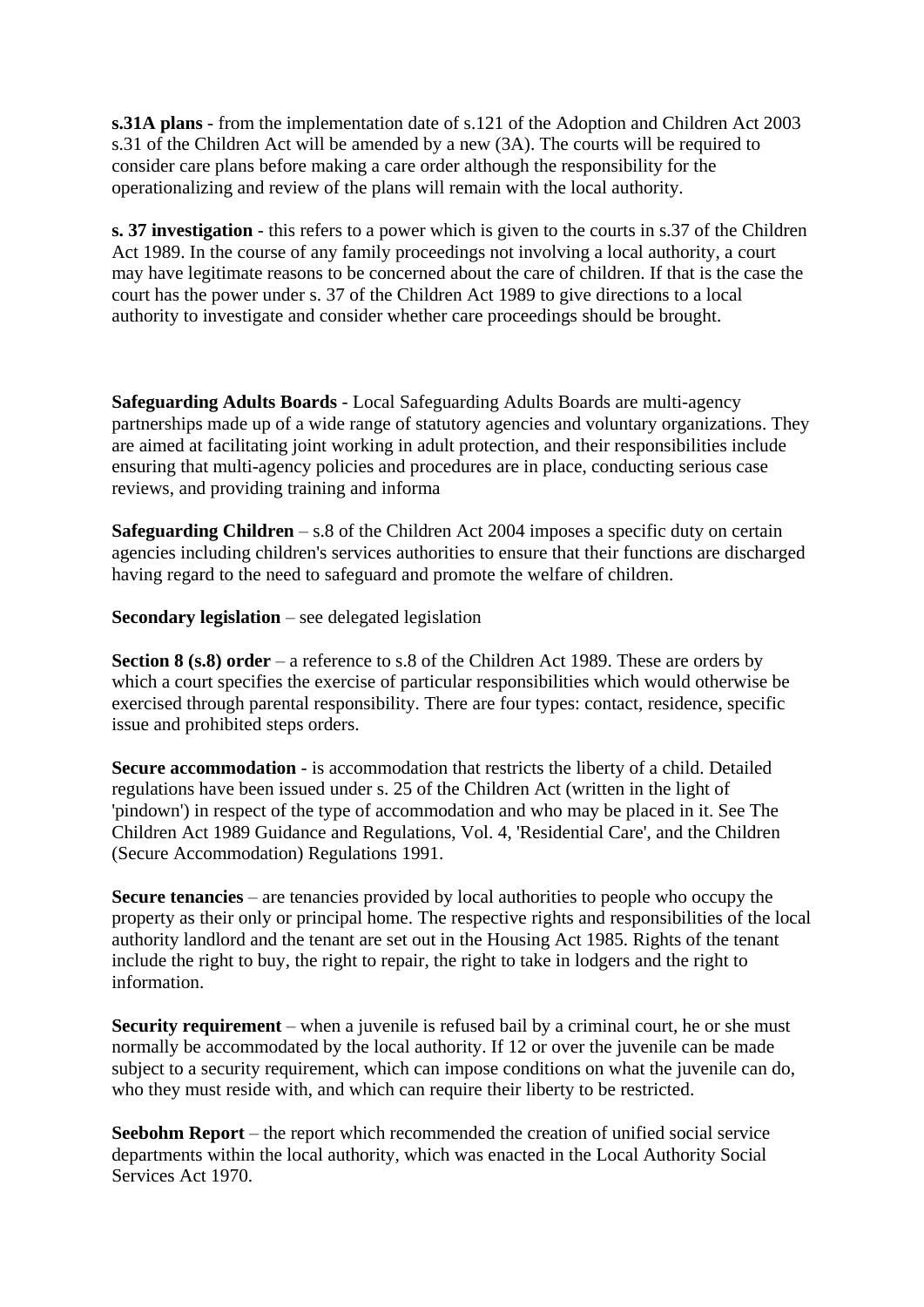**Sensitive personal data** - for the purposes of the Data Protection Act is data concerned with ethnic origin, political or religious beliefs, trade union membership, physical or mental health, sexual life and criminal offences. There are strict controls on its use.

**Severe mental impairment** - defined in s. 1 of the Mental Health Act 1983 as a 'state of arrested or incomplete development of mind which includes severe impairment of intelligence and social functioning and is associated with abnormally aggressive or seriously irresponsible behaviour.' Diagnosis can lead to compulsory admission to hospital for treatment.

**Sex Discrimination Act 1975** – the first anti-discrimination measure, which makes unlawful most discrimination on grounds of gender, marital status or gender reassignment in employment situations, and in relation to education, and provision of goods and services.) There are exceptions which permit acts of discrimination to be lawful.

**Sex offender order** - following a criminal conviction of a person for a sex offence police can obtain this order, under the Sex Offenders Act 1997 which can limit the freedom of the offender to go to certain defined places.

**Shelter** – a national voluntary organization campaigning to improve rights for the homeless and badly housed.

**Significant harm** - this is an essential component of the 'threshold criteria' set out in s.31 of the Children Act 1989. Harm is defined in the Act as ill treatment or the impairment of health or development. The harm or likelihood of harm has to be attributable to the fact that the care given or likely to be given to the child (as appropriate) is not what a parent would reasonably be expected to give to the child. Whether harm is significant is a matter for the court to decide as a question of fact.

**Silence** – see Right to silence.

**'Someone Else's Children' (DoH, 1998)** - a report summarising concerns about the inadequacies of the provisions for looked after children.

**Social Services and Well-being (Wales) Act 2014** – the Welsh equivalent to the Care Act 2014, but arguably more ambitious.

**Special guardianship** - is a legal status created by s. 115 of the Adoption and Children Act 2002 which amends the Children Act 1989 to insert new provisions, sections 14A – G. The special guardianship order, as the explanatory notes to the Act set out is intended "to provide the child with the stability he needs", and therefore "the special guardian has clear responsibility for all the day to day decisions about caring for the child or young person and for taking decisions about his upbringing.

**Special measures** – under the Youth Justice and Criminal Evidence Act 1999 vulnerable witnesses are entitled to special measures to reduce the trauma of giving evidence in a criminal trial. These range from the removal of wigs through to pre-recording a child's evidence and carrying out any cross-examination via a video link.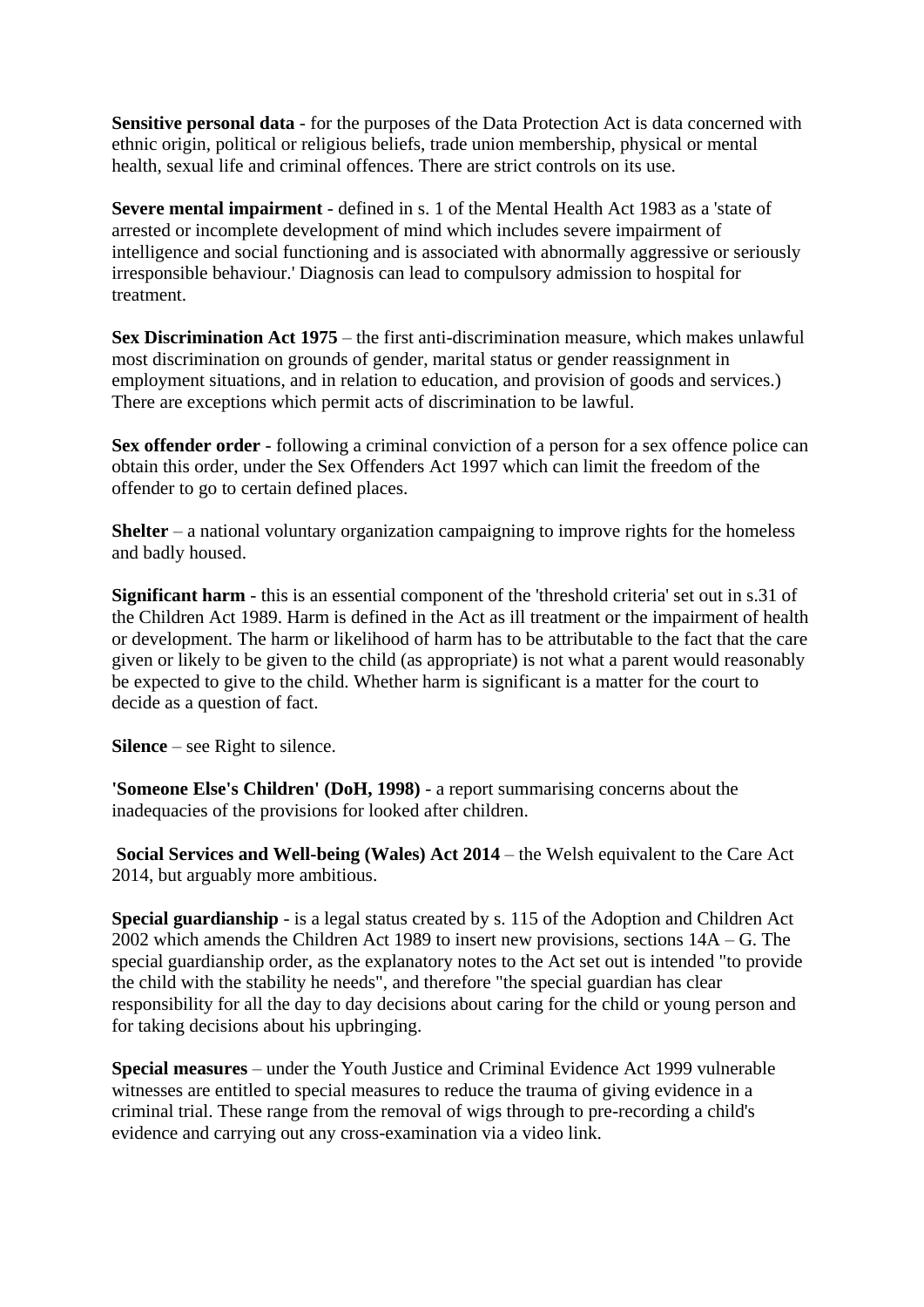**Specific issue order** – an order under s.8 of the Children Act 1989 which is used to resolve a disagreement about a particular aspect of a child's upbringing (for example which school he will go to, what surname she will be known by) the court can make the decision instead of the persons with parental responsibility.

**Standard of proof** – in a criminal case this is 'beyond a reasonable doubt', which means that a defendant is entitled to an acquittal if the prosecution have not convinced the jury or magistrates beyond a reasonable doubt of all elements of the crime; for a civil case see balance of probabilities.

**Statutory instruments** - see delegated legislation. Statutory instruments come in two forms: Regulations and Orders. It is not important to distinguish between these.

**Statutory interpretation** - has evolved over centuries as guidance to courts on how to interpret statutes of parliament. When courts have had to decide what a statute says, there has developed a series of so-called 'rules' that guide the courts. Their effect is to set out the approach that should be adopted by the courts. There are three main 'rules': first, the 'literal rule', which says that the words in a statute are taken to have their literal meaning unless such an interpretation produces a nonsensical result. In that case the 'golden rule' applies which says if the literal meaning produces an absurd result then you look at it in the overall context of the statute. If these two 'rules' do not help then the 'mischief rule' is applied. This rule states that you interpret the meaning of the word in the light of what the problem or mischief was that the statute was passed to deal with.

**Statutory nuisance** - part Three of the 1990 Environmental Protection Act has a list of statutory nuisances which includes any premises in such a state as to be harmful to health or a nuisance (See section 79(1)(a)). This enables environmental health officers to issue abatement procedures for housing that is in an unhealthy state.

**Statutes** – Acts of Parliament - start life as Bills. These may be bills sponsored by Government ministers, or private members bills. Private members bills are as the name suggests bills sponsored by ordinary backbench Members of Parliament. Most bills are government bills, but within the field of social care there have been some very significant Acts which started life as private member's bills, for instance the Homeless Persons Act 1977 and the Disabled Persons (Services, Consultation and Representation) Act 1986.

**Summary offences** - are the most common offences. Examples include common assault, less serious criminal damage and taking a motor vehicle without consent (this offence is known by the acronym 'TWOC'). They can normally be dealt with only in the magistrates' court which has limited powers of sentencing.

**Supervised community treatment order** – available from October 2008 as a package of controlling measures for a patient released from hospital detention under the Mental Health Act.

**Supervision order** – there are two types of order, one arising from a criminal conviction, which can lay down a series of requirements for the child offender to comply with; the second is under s.35 of the Children Act 1989 if significant harm, or risk, have been established and the court believes supervision by a social worker would be in the interest of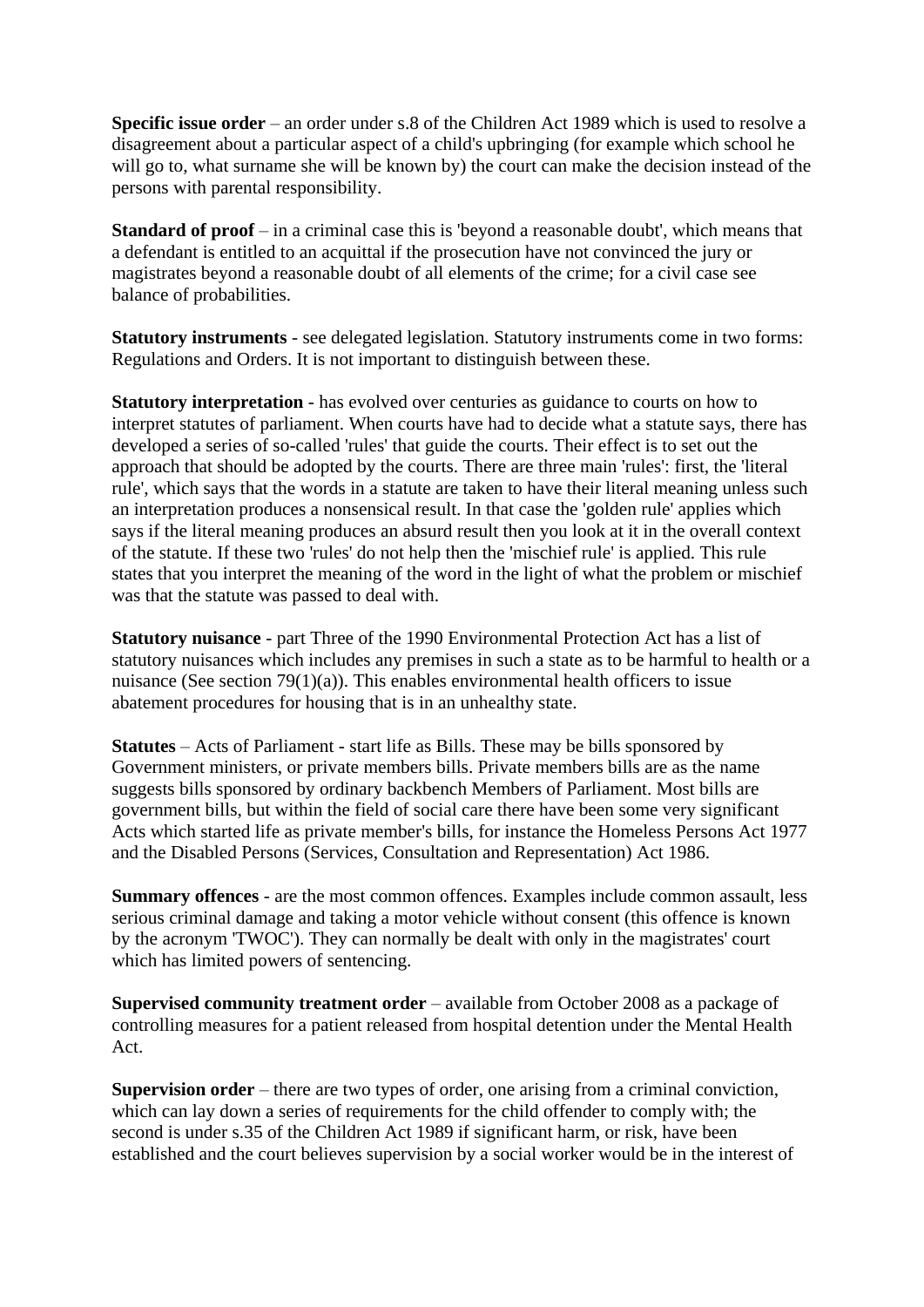the child. The grounds on which a supervision order can be made under the Children Act 1989 are identical to the grounds for a care order.

**Supporting people** – interagency framework for meeting housing and social care needs at the same time by pooling funding and effort.

#### [Back to top]

## **T**

**Threshold conditions** – the Children Act 1989 under section 31 provides that a court has to be satisfied of certain facts before it can make a care order or a supervision order. These facts are that a child has suffered or is likely to suffer significant harm because of the quality of the parenting. This does not mean a court will then make the order – once the threshold is crossed, it is still necessary for the court to consider whether the order would be in the interests of the child, and better than making no order.

**Tribunals** - are created by statute and are administered by the Ministry of Justice. Tribunals generally consist of three people, with only the chair being legally qualified. Their numbers have dramatically increased over the last 50 years. Currently there are about 80 types. Their purpose is to provide a quicker and less formal forum than the courts and to allow cases to be adjudicated by people with an expertise in the particular jurisdiction.

[Back to top]

### **U**

**Unitary authorities** - are in London and metropolitan areas. Unitary authorities carry out all local authority functions for the geographical area they serve so in these authorities the local housing authority will be the same authority as the social services authority. In non-unitary authorities social services and housing are in different authorities.

#### [**Back** to top]

# **W**

**Ward of court** – a child who has become the subject of wardship proceedings.

**Warning** – an alternative to a charge available to the police where the person admits the offence; if the offender is convicted of a further offence the court will be made aware when deciding the sentence that he or she was previously warned. See also reprimand. This power is to be abolished and replaced with the power to caution (see youth cautions and youth conditional cautions) when the relevant section of the Legal Aid, Sentencing and Punishment of Offenders Act 2012 is implemented.

**Wardship** - is the process by which the High Court steps in and takes over in place of the child's parent. The authority of the High Court to do this derives from what is described as its inherent jurisdiction.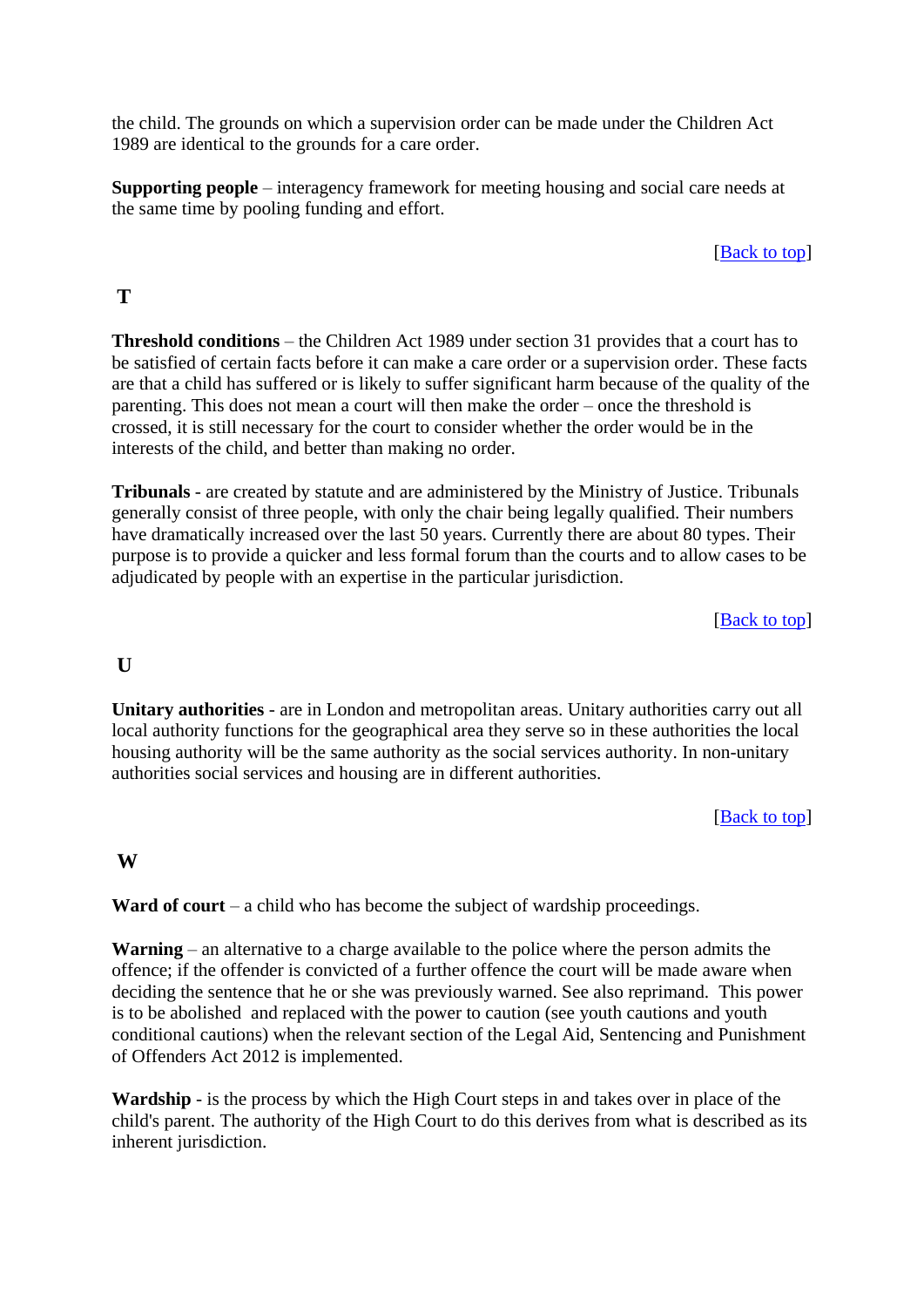**Wednesbury principles** - are the principles stated by the judges sitting in a case called *Associated Provincial Picture Houses* v *Wednesbury Corporation* [1947] 2 All ER 680. The case concerned the question of whether or not cinemas should be allowed to open on Sundays in the town of Wednesbury. The cinema lost. The Wednesbury principles of reasonableness are used to determine whether an agency or authority has acted outside the scope of its delegated administrative powers.

**Welfare checklist** - this is found in the Children Act 1989, s.1(3). It is applicable to all court proceedings in both private and public law, except court proceedings under Part V (the emergency protection of children). It consists of a uniform checklist to which the courts need to have regard when they are faced with a dispute concerning any child. It is applicable whether the dispute is between individuals, or a local authority is applying for an order.

**Welfare reports** - are prepared by court and family reporters employed by CAFCASS

**Welfare principle** - the welfare principle is set out in s.1(1) of the Children Act 1989. When a court (but only a court) considers any matter concerning the welfare of the child, the court shall treat the child's welfare as its paramount consideration. This means that although the Act tries to balance the rights of the child and the rights of the parents, finally the court must do what the court sees as being best for the child. The welfare principle in s.1 does not apply to all decisions by the court.

White **Paper** – a document setting out the government's policy objectives prior to legislation. White Papers were originally published with white covers.

**Without notice** – generally hearings are only held when both sides are aware of the case. However in emergencies hearings can be held without the party against whom an application is made having notice of it. Full hearings will be held at a later date.

**Working Together to Safeguard Children, Department of Health 2018** - is a guide to inter-agency working to safeguard and promote the welfare of children.

### [Back to top]

## **Y**

**YOT** – see Youth Offending Team

**Young offender institution** Young Offender Institutions (YOIs) are prisons for 15-21 year olds. They are run by the Prison Service.YOIs are distinct from Secure Training Centres and Local Authority Secure Children's Homes, which focus on different types of youth offenders and therefore have different staffing and accommodation specification. Young Offender Institutions have a lower staff to offender ratio, reflecting the focus of these institutions on incarceration as opposed to rehabilitation and care. YOIs are also generally larger. Perhaps the best-known YOI in England is Feltham in west London.

**Youth conditional caution T**he Youth Conditional Caution (YCC) is a statutory out-ofcourt disposal which aims to reduce the number of young people being taken to court for a low-level offence. The YCC is available for use by the Police and the Crown Prosecution Service (CPS) if the offender has not previously been convicted of an offence, admits guilt